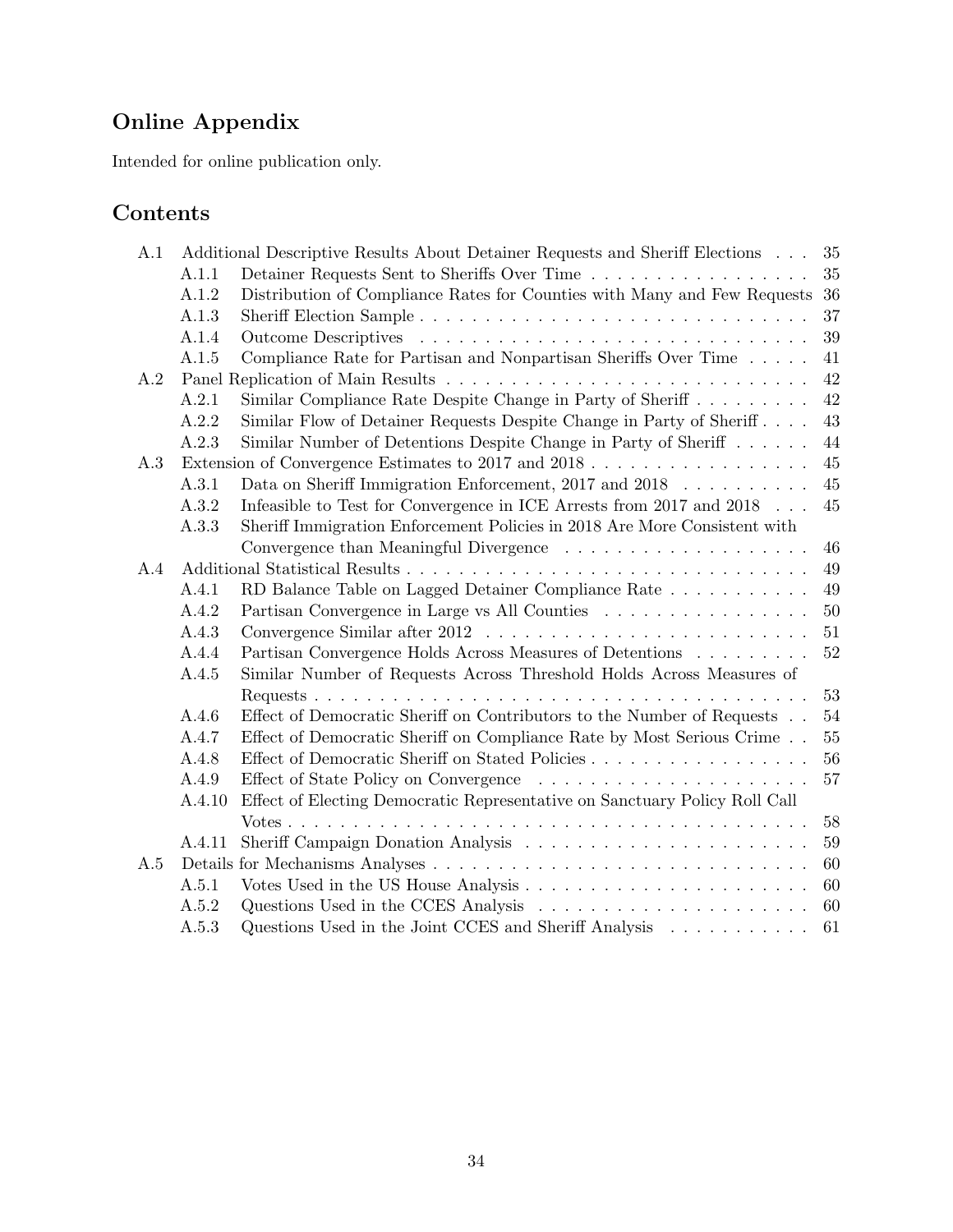# A.1 Additional Descriptive Results About Detainer Requests and Sheriff Elections

#### A.1.1 Detainer Requests Sent to Sheriffs Over Time

Figure A.1: The Number of Detainer Requests Sent to Sheriffs, 2006–2015. The number of detainer requests peaked in 2011. The compliance rate peaked in 2009 and declined from 73% in 2008 and 2009 to 43% in 2015.



Figure A.1 presents the total number of requests sheriffs received, and the number with which they complied, over time. The number of requests sheriffs received peaked in 2011. The number with which they complied peaked in 2010. The changes through time are in part due to changes in federal policy around the use of detainers. The main program using detainers rolled out in 2008 and ramped up until 2013. Throughout this period, policy changed around who the detainers should be used for, with the most notable change coming in 2015 when the Obama administration ended the use of detainers for immigrants not convicted of a crime.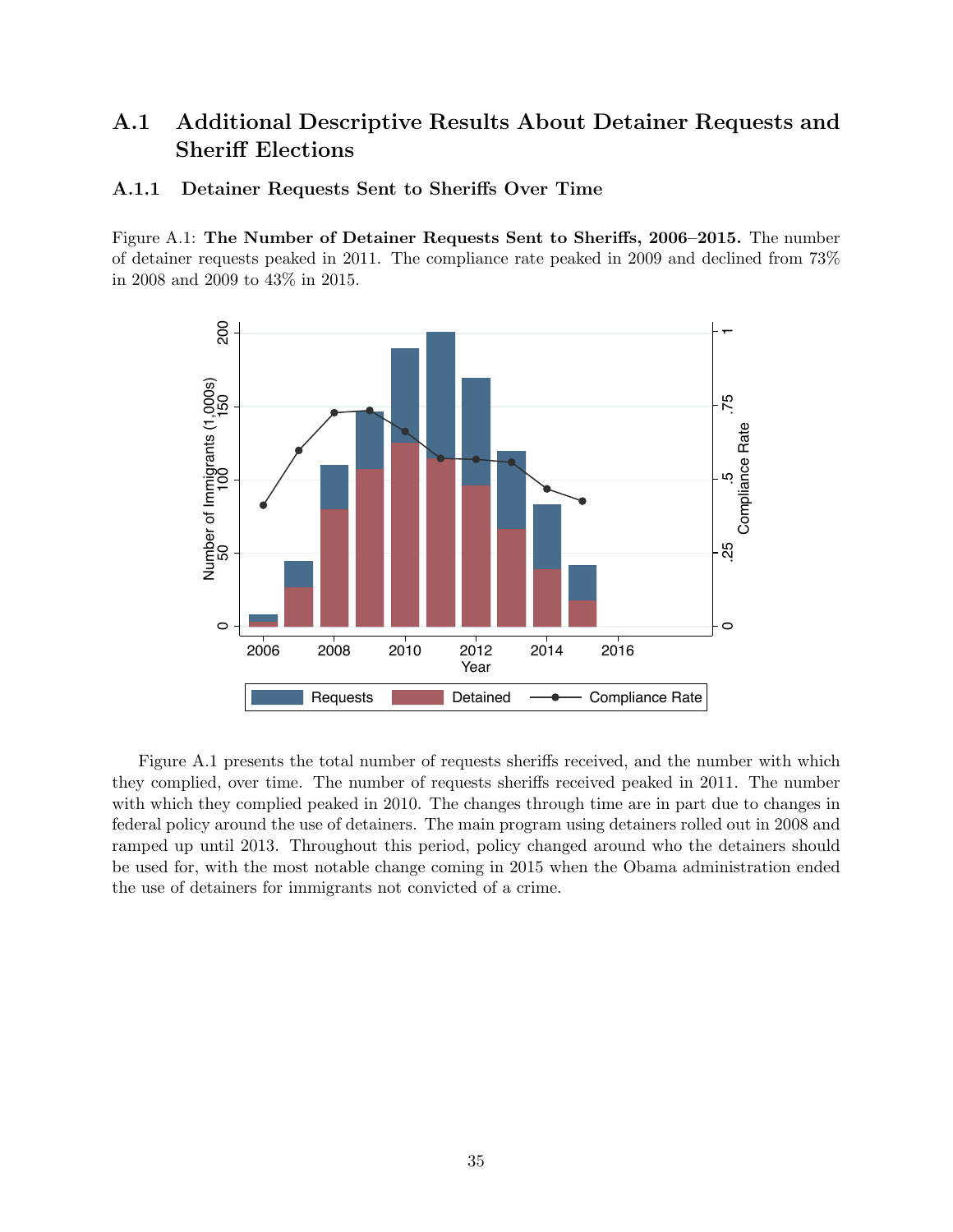#### A.1.2 Distribution of Compliance Rates for Counties with Many and Few Requests

Figure A.2: The Distribution of Compliance Rates by Request Decile The distribution of compliance rates in counties that received more requests are plotted in darker shades. The bottom third of counties received no detainer requests, leaving only seven lines. The top three deciles include counties that received 80 requests or more.



An important part of my analysis is a theoretical quantity that I cannot measure: a sheriff's propensity to comply with a detainer request. To interpret the convergence results properly, it is critical to know whether sheriffs actually have control over the propensity to comply. There is quite a bit of legal reasoning and informed discussion of about the freedom sheriffs have to comply or not, but if they do, there should at least be some evidence of differences in propensities to comply from county to county.

If all requests were identical, the rate of compliance across a large number of draws will recover propensity to comply. But some counties receive very few requests. The small number of requests introduces sampling variance that is independent of the variance in propensity to comply across counties. To address this, I plot the distribution of compliance rates by decile of requests received. The plot, Figure A.2, demonstrates that even counties receiving many requests vary quite a lot in the propensity to comply.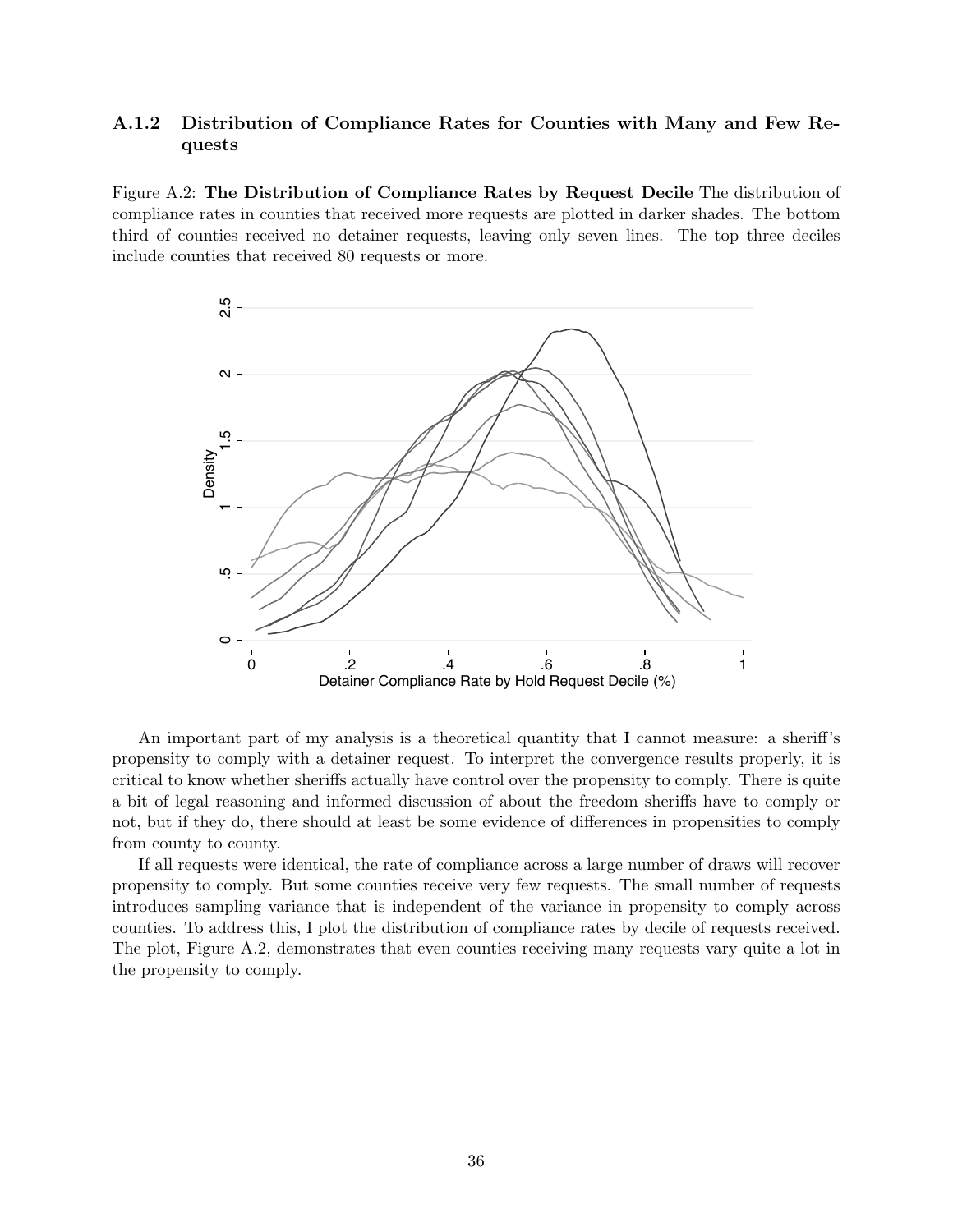#### A.1.3 Sheriff Election Sample

I gathered the sheriff election data using two strategies. First, I gathered data from state authorities overseeing elections in 15 states where they collected county election results. Since this only represents a small percentage of the overall counties in the country, I also gathered election data directly from counties. I visited every county elections board website for counties with more than  $100,000$  people as of the 2000 Census. In table A.1, I compare the elections I gathered to all sheriff elections that occurred from 2003 to 2016. Since I was able to get data from most counties with populations over 100,000, I have nearly a census of those elections. My data coverage is also bent toward larger counties because I over sampled them with my strategy. This comparison simply describes the counties for which my analysis applies and provides guidance about the generalizability of my results—it does not implicate the internal validity of my findings.

|                                   |                   | All Counties       |                    | Large & Partisan   |
|-----------------------------------|-------------------|--------------------|--------------------|--------------------|
|                                   | All               | Gathered           | All                | Gathered           |
| Geographic Region                 |                   |                    |                    |                    |
| Midwest                           | 0.32              | 0.18               | 0.26               | 0.27               |
| Northeast                         | 0.07              | 0.11               | 0.24               | 0.24               |
| South                             | 0.49              | 0.53               | 0.41               | 0.40               |
| West                              | 0.12              | 0.18               | 0.09               | 0.09               |
| Dist to Mex Border, 100s of Miles | 8.66<br>(3.74)    | 9.95<br>(3.92)     | 10.19<br>(4.46)    | 10.44<br>(4.38)    |
| Population                        |                   |                    |                    |                    |
| All, 1,000s of People             | 84.01<br>(268.82) | 175.25<br>(443.86) | 345.89<br>(431.20) | 367.52<br>(462.30) |
| Foreign Born, 1,000s of People    | 8.05<br>(69.43)   | 20.93<br>(121.50)  | 33.82<br>(81.19)   | 37.07<br>(88.94)   |
| Politics                          |                   |                    |                    |                    |
| President                         | 0.44<br>(0.17)    | 0.44<br>(0.15)     | 0.50<br>(0.13)     | 0.50<br>(0.13)     |
| Governor                          | 0.30<br>(0.46)    | 0.27<br>(0.44)     | 0.32<br>(0.47)     | 0.30<br>(0.46)     |
| Num of Counties                   | 3083              | 1395               | 420                | 397                |
| Obs                               | 11142             | 3500               | 1560               | 1216               |

Table A.1: Comparison of Election Sample to Universe of Sheriff Elections

Standard deviation in parentheses.

In Table A.2, I report descriptive statistics about candidate entry and competitiveness from my sample of sheriff elections. I compare these elections to US House elections for context. I find that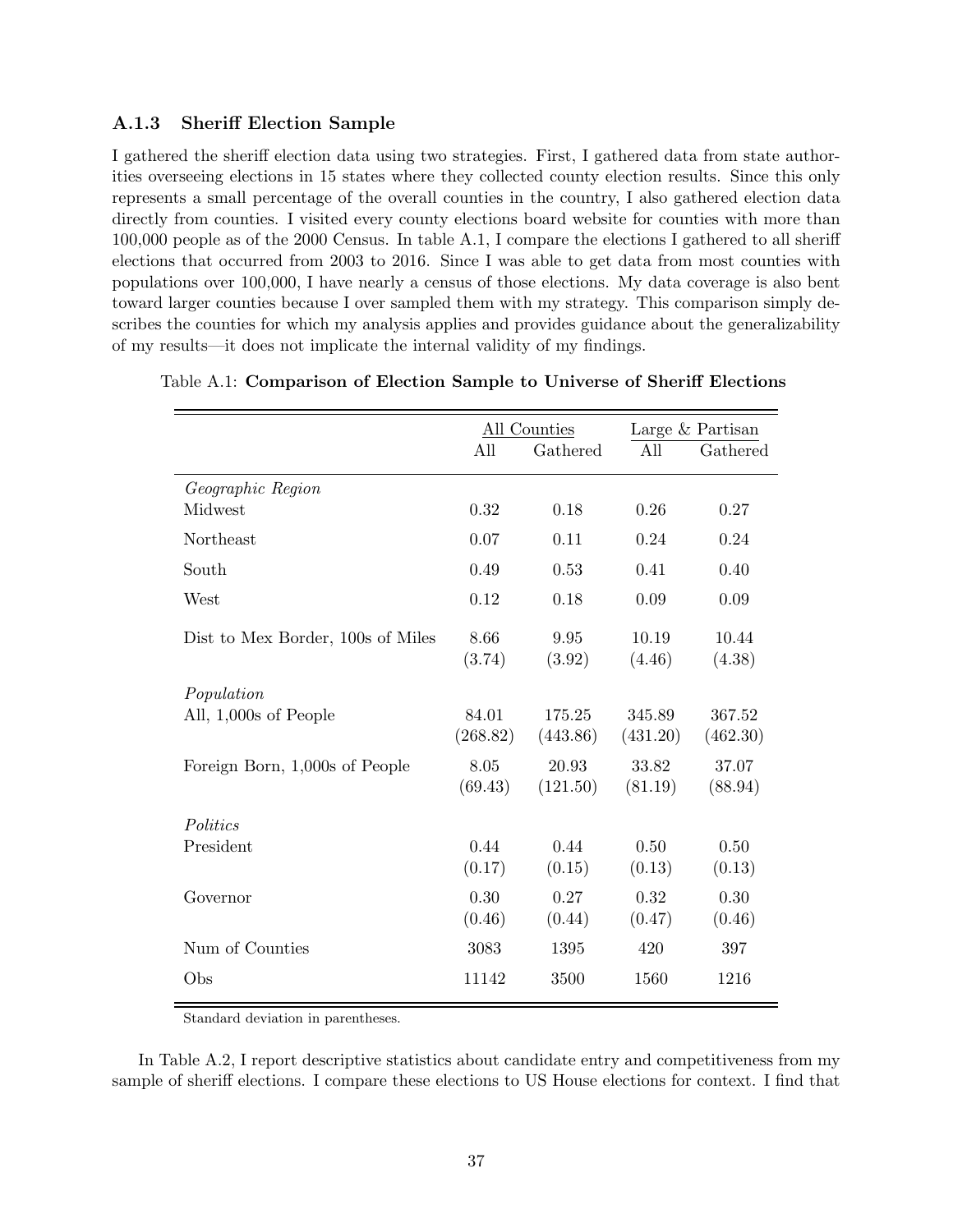Table A.2: Sheriff Election Characteristics. Sheriff elections have fewer candidates than US House elections and winners win with a greater share of the vote. Counties with large populations (more than 100,000 citizens as of 2000) have more races with a Democrat and a Republican.

|                        | All Counties | Large Counties | US House |
|------------------------|--------------|----------------|----------|
| Partisan Competition   |              |                |          |
| At Least One Dem       | 0.60         | 0.65           | 0.91     |
| At Least One Rep       | 0.66         | 0.80           | 0.91     |
| <b>Both Parties</b>    | 0.37         | 0.48           | 0.83     |
| <i>Candidate Entry</i> |              |                |          |
| One Candidate          | 0.45         | 0.43           | 0.06     |
| Two Candidates         | 0.46         | 0.49           | 0.47     |
| Three Candidates       | 0.07         | 0.06           | 0.32     |
| Competitueness         |              |                |          |
| Winning Vote Share     | 0.79         | 0.78           | 0.66     |
|                        | (0.20)       | (0.19)         | (0.13)   |
| Num of Counties        | 1282         | 397            |          |
| Obs                    | 3226         | 1216           | 3023     |

Standard deviation in parentheses. Large counties are those with populations greater than 100,000 as of the 2000 Census. Candidates who receive less than 1% of the vote do not count toward the number of candidates.

open or uncompetitive sheriff elections are more common than open or uncompetitive US House elections, but there is still a large share of sheriff races  $(55%)$  that have at least two candidates.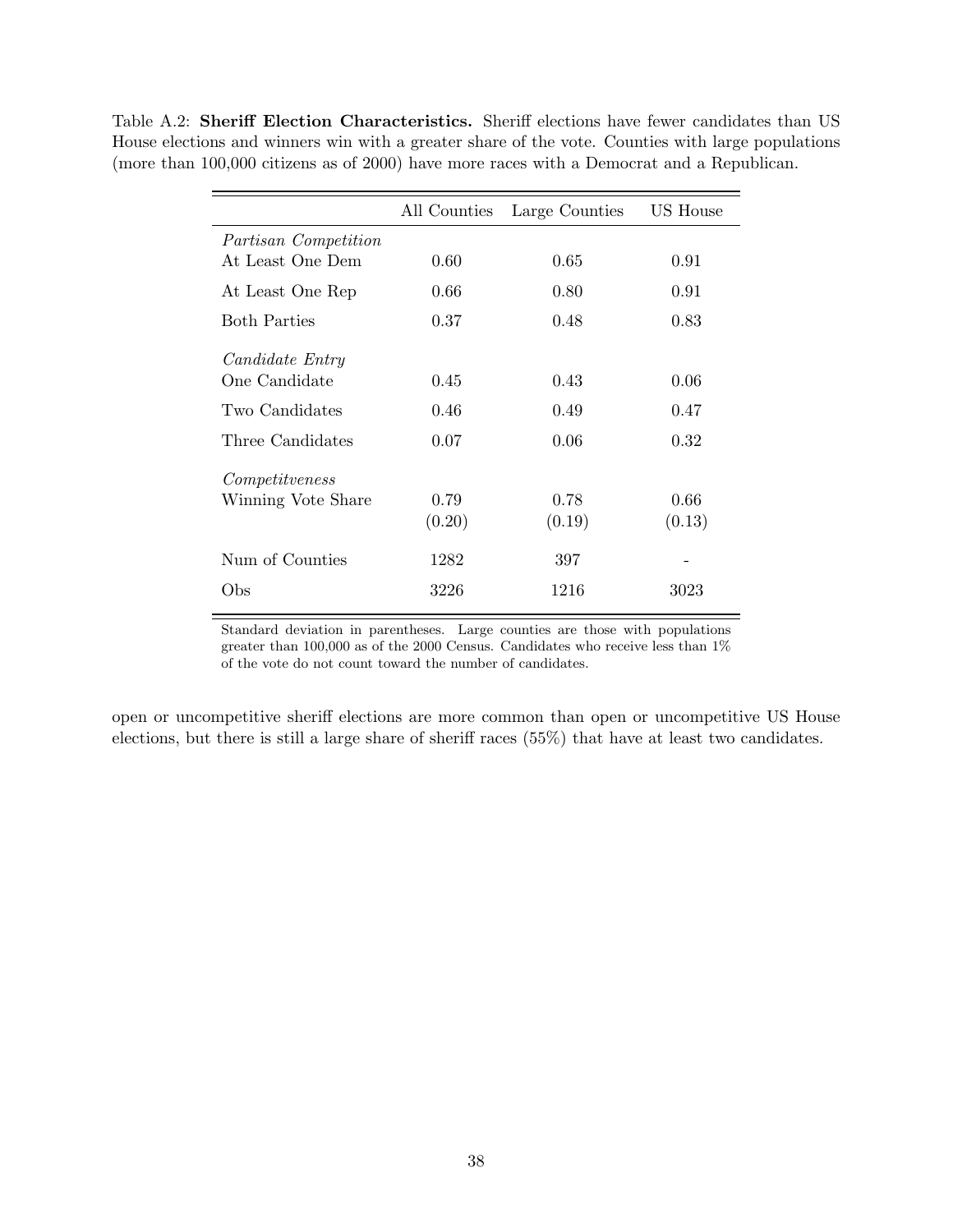### A.1.4 Outcome Descriptives

Table A.3 presents descriptive statistics for all of the main outcomes I study. The table breaks out the outcomes from the 2006-2015 period and 2017-2018 period. The first column reports these statistics for the full population. The second column reports these statistics only for the cases that enter the regression discontinuity design.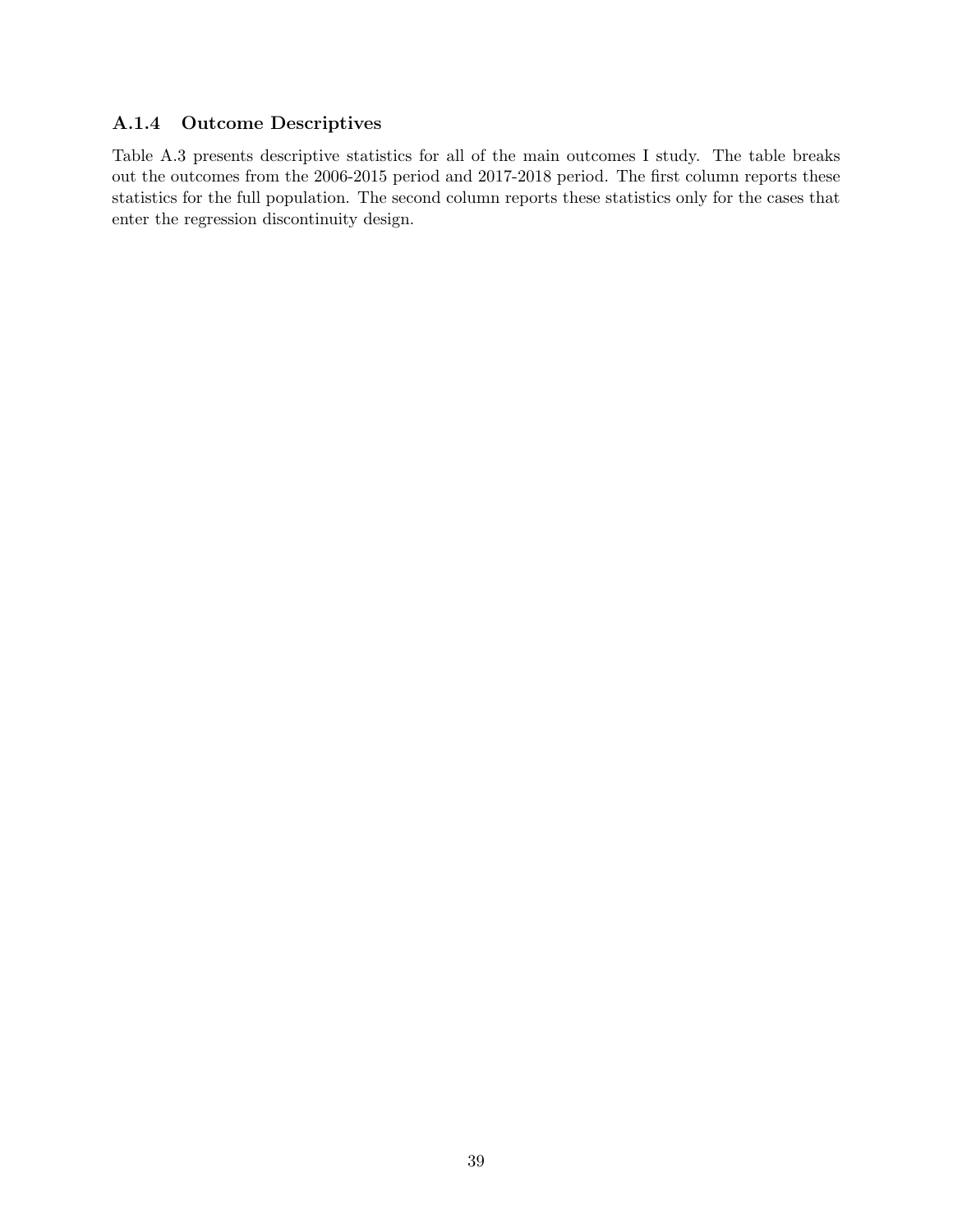|                                    | All Counties                | RD Sample                  |
|------------------------------------|-----------------------------|----------------------------|
| 2006-2015                          |                             |                            |
| Compliance Rate                    | 0.49<br>(0.33)<br>[12473]   | 0.50<br>(0.29)<br>$[1894]$ |
| Detentions per 1k Residents        | 0.16<br>(1.50)<br>[26860]   | 0.17<br>(0.40)<br>$[2590]$ |
| Detainer Requests per 1k Residents | 0.31<br>(2.47)<br>[26860]   | 0.32<br>(0.79)<br>$[2590]$ |
| $287(g)$ Participant (2015)        | 0.01<br>(0.11)<br>[2164]    | 0.04<br>(0.19)<br>$[309]$  |
| ICE Detention Contract (2015)      | 0.06<br>(0.23)<br>[2164]    | 0.09<br>(0.28)<br>$[309]$  |
| ICE Interrogation (2015)           | 0.01<br>(0.07)<br>$[2164]$  | 0.01<br>(0.10)<br>[309]    |
| ICE Alerts $(2015)$                | 0.97<br>(0.18)<br>[2164]    | 0.97<br>(0.17)<br>$[309]$  |
| 2017-2018                          |                             |                            |
| ICE Arrests per 1k Residents       | 0.11<br>(0.83)<br>[5372]    | 0.10<br>(0.21)<br>[697]    |
| Enforcement Scale (2018)           | $-0.00$<br>(0.22)<br>[2686] | 0.01<br>(0.29)<br>[347]    |
| $287(g)$ Participant (2018)        | 0.02<br>(0.16)<br>[2686]    | 0.05<br>(0.21)<br>[347]    |
| Sanctuary Sheriff (2018)           | 0.03<br>(0.16)<br>[2686]    | 0.04<br>(0.19)<br>[347]    |

Table A.3: Distributions of Outcomes for Sheriffs.

Standard deviation in parentheses. Sample size reported in square brackets. RD sample includes counties in which the Democratic vote share in the race that determined the sitting sheriff ranged between  $25\%$  and  $75\%$ . Candidates who receive less than 1% of the vote do not count toward the number of candidates.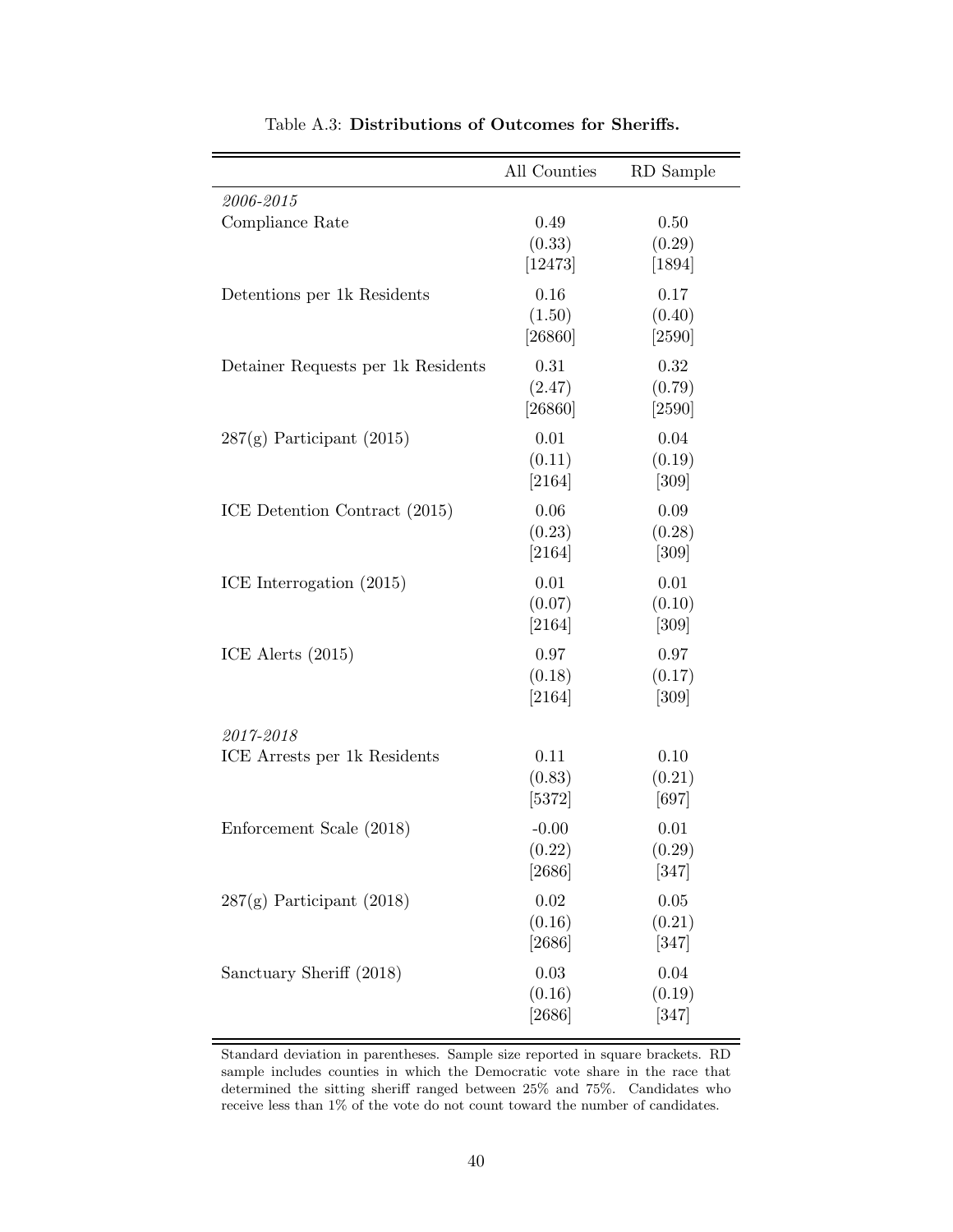#### A.1.5 Compliance Rate for Partisan and Nonpartisan Sheriffs Over Time

Figure A.3: The Overall Rate of Compliance for Partisan and Nonpartisan Sheriffs, **2006–2015.** Nonpartisan sheriffs were more likely to comply prior to 2010. In 2014 and 2015, the compliance rate dropped dramatically for nonpartisan sheriffs, largely drive by policy change in California which whose sheriffs are elected in nonpartisan races.



Figure A.3 presents the share of detainer requests sent to sheriffs that resulted detention over time and broken out by partisan and nonpartisan sheriffs. Given the pre-existing differences between states that elect partisan sheriffs and those that do not, I am limited in the causal claims I can make about the institution of partisan sheriff elections. The figure highlights a few interesting patterns, nevertheless. First, the nonpartisan trend drops steeply in 2014. This is largely driven by California which implemented the TRUST act in 2014 requiring sheriffs to limit the cases in which they complied with ICE requests. This is a helpful benchmark, suggesting that compliance is not simply a function of federal policy and that state policy may be able to dramatically change compliance among sheriffs under the right conditions.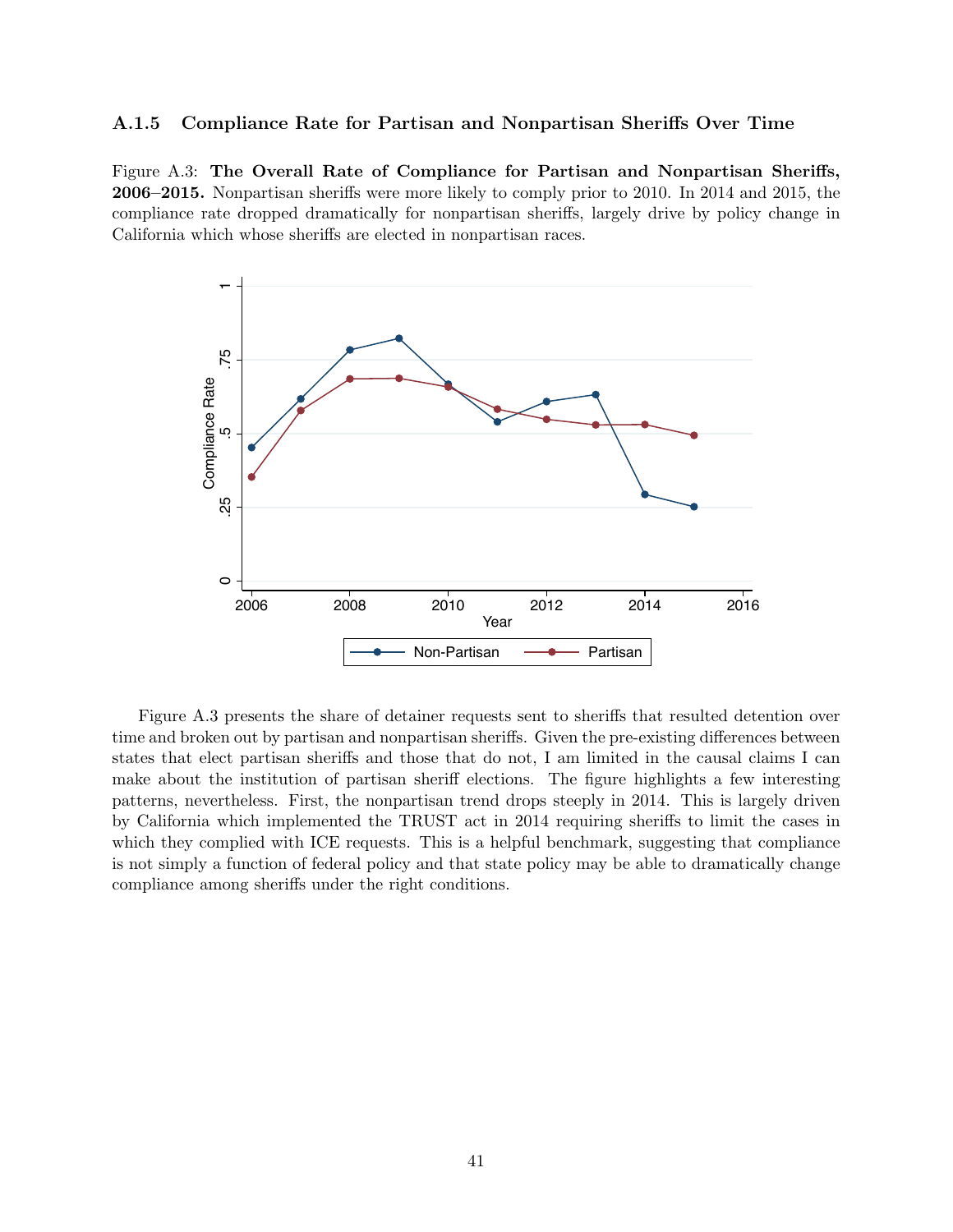# A.2 Panel Replication of Main Results

In this section, I present the results of a replication of the main results in the paper using panel regressions rather than a RD design. The panel regressions require a stronger assumption, namely that the counties where the sheriff is from the same party over time were on the same trajectory as counties where the party of the sheriff switched. This assumption pays off in two ways: First, the difference-in-differences design is generally more powerful, reducing the standard errors of the estimate. Second, the estimand is more general than the RDD estimand, allowing researchers to be more confident that the results are not local to a small set peculiar places or points in time.

Across the panel analyses I present, the conclusions are essentially the same as those from the RDD analysis. The main finding continues to be that Democratic and Republican sheriffs comply with detainer requests at essentially the same rate.

#### A.2.1 Similar Compliance Rate Despite Change in Party of Sheriff

Table A.4 presents a set of difference-in-differences estimates of convergence. The first column reports the estimate from a simple two-way fixed effects estimator with year and county dummies absorbed. The second column includes interactions between year and census region dummies, permitting within-county and within-region-and-year comparisons. The third column presents results from a regression in which the year dummies are interacted with quartiles of county population. The fourth column reports results from a regression in which the year dummies are interacted with region and population quartile dummies. Columns five through eight mimic columns one through four but adjust for county-specific time trends.

Across all of these specifications, the results are largely the same, ranging from a Democratic sheriffs complying 3-percentage-points less to 1-percentage-point less. These effects are all substantively quite small, and all of the confidence intervals overlap zero.

|                                   | Detainer Compliance Rate |                   |                   |                   |                   |                   |                   |                   |
|-----------------------------------|--------------------------|-------------------|-------------------|-------------------|-------------------|-------------------|-------------------|-------------------|
| Dem Sheriff                       | $-0.03$<br>(0.03)        | $-0.02$<br>(0.03) | $-0.02$<br>(0.03) | $-0.02$<br>(0.03) | $-0.01$<br>(0.04) | $-0.01$<br>(0.04) | $-0.01$<br>(0.04) | $-0.01$<br>(0.04) |
| N                                 | 4500                     | 4500              | 4499              | 4490              | 4500              | 4500              | 4499              | 4490              |
| Counties                          | 785                      | 785               | 785               | 785               | 785               | 785               | 785               | 785               |
| County FE                         | Y                        | Y                 | Υ                 | Υ                 | Υ                 | Υ                 | Υ                 | Υ                 |
| Year FE                           | Υ                        | N                 | N                 | N                 | Υ                 | N                 | N                 | N                 |
| Region-by-Year FE                 | N                        | Υ                 | N                 | N                 | N                 | Y                 | N                 | N                 |
| Pop Quartile-by-Year FE           | N                        | N                 | Υ                 | N                 | Ν                 | N                 | Υ                 | N                 |
| Pop Quartile-by-Region-by-Year FE | N                        | N                 | N                 | Υ                 | Ν                 | N                 | N                 | Y                 |
| Linear County Trends              | N                        | N                 | N                 | N                 | Υ                 | Υ                 | Y                 | Y                 |

Table A.4: Effect of Dem Sheriff on Detainer Compliance Rate

Robust standard errors clustered by county in parentheses. The reported estimates come from regressions on the full sample of counties with available election results.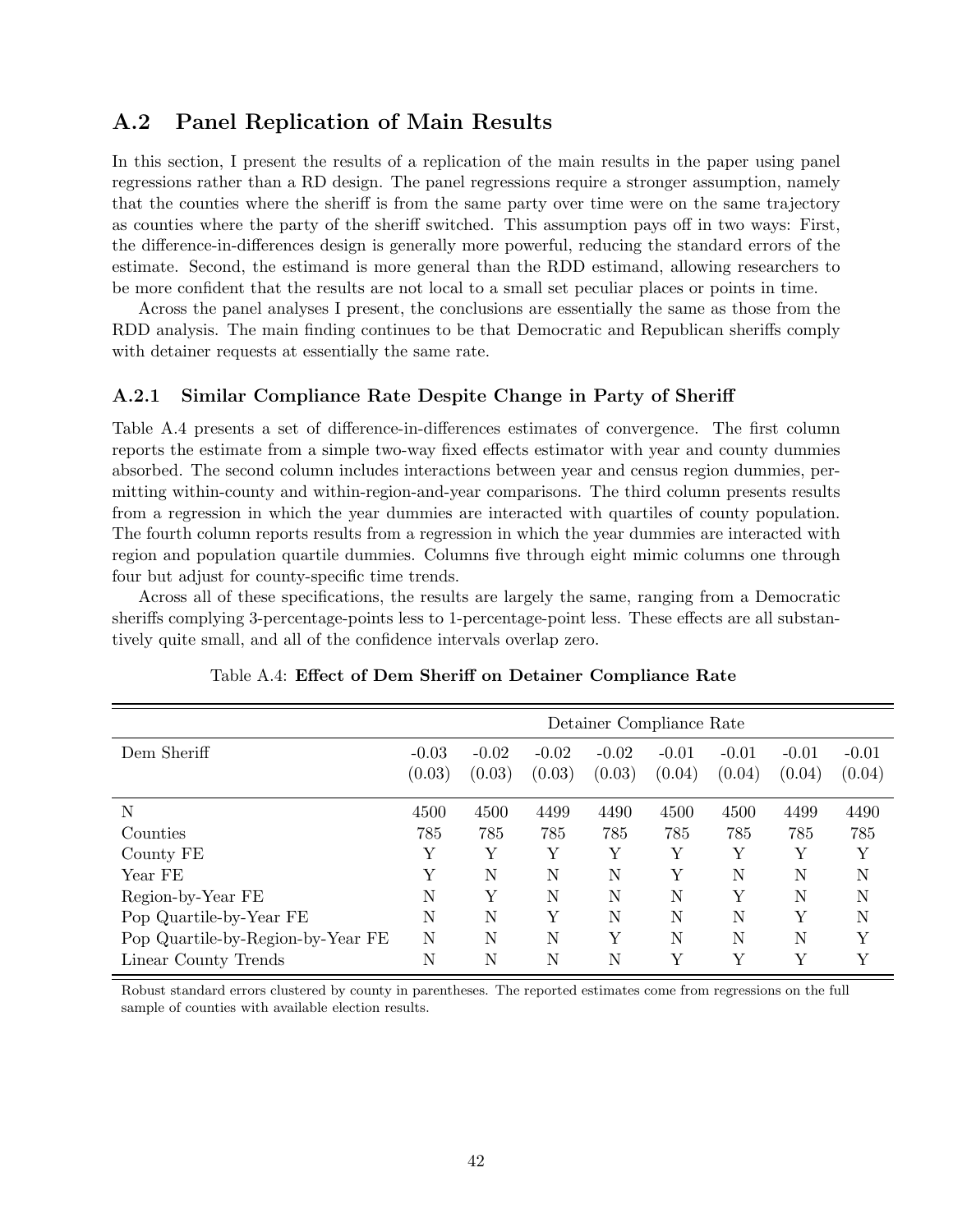#### A.2.2 Similar Flow of Detainer Requests Despite Change in Party of Sheriff

The effects presented in Table A.5 mimic those in Table A.4 but change the outcome to focus on the behavior of ICE in response to the election of a Democrat. As before, the effects here are substantively quite small and all of the confidence intervals overlap zero. As we found before, this suggests that ICE is not strategically responding to the party of the sheriff by reducing or increasing the number of requests.

|                                   | Requests per 1,000 Residents |                   |                   |                   |                   |                   |                   |                   |
|-----------------------------------|------------------------------|-------------------|-------------------|-------------------|-------------------|-------------------|-------------------|-------------------|
| Dem Sheriff                       | $-0.01$<br>(0.04)            | $-0.03$<br>(0.05) | $-0.01$<br>(0.04) | $-0.05$<br>(0.05) | $-0.01$<br>(0.05) | $-0.02$<br>(0.05) | $-0.02$<br>(0.05) | $-0.04$<br>(0.06) |
| N                                 | 6170                         | 6170              | 6170              | 6155              | 6170              | 6170              | 6170              | 6155              |
| Counties                          | 1013                         | 1013              | 1013              | 1013              | 1013              | 1013              | 1013              | 1013              |
| County FE                         | Υ                            | Υ                 | Υ                 | Υ                 | Υ                 | Υ                 | Υ                 | Υ                 |
| Year FE                           | Y                            | N                 | N                 | N                 | Υ                 | N                 | N                 | N                 |
| Region-by-Year FE                 | N                            | Υ                 | N                 | Ν                 | N                 | Υ                 | N                 | N                 |
| Pop Quartile-by-Year FE           | N                            | N                 | Υ                 | N                 | N                 | N                 | Υ                 | N                 |
| Pop Quartile-by-Region-by-Year FE | N                            | N                 | N                 | Υ                 | $\mathbf N$       | $\mathbf N$       | N                 | Υ                 |
| Linear County Trends              | N                            | N                 | N                 | N                 | Υ                 | Υ                 | Υ                 | Υ                 |

| Table A.5: Effect of Dem Sheriff on Number of Detainer Requests per 1,000 Residents |  |  |  |  |  |  |  |
|-------------------------------------------------------------------------------------|--|--|--|--|--|--|--|
|-------------------------------------------------------------------------------------|--|--|--|--|--|--|--|

Robust standard errors clustered by county in parentheses. The reported estimates come from regressions on the full sample of counties with available election results.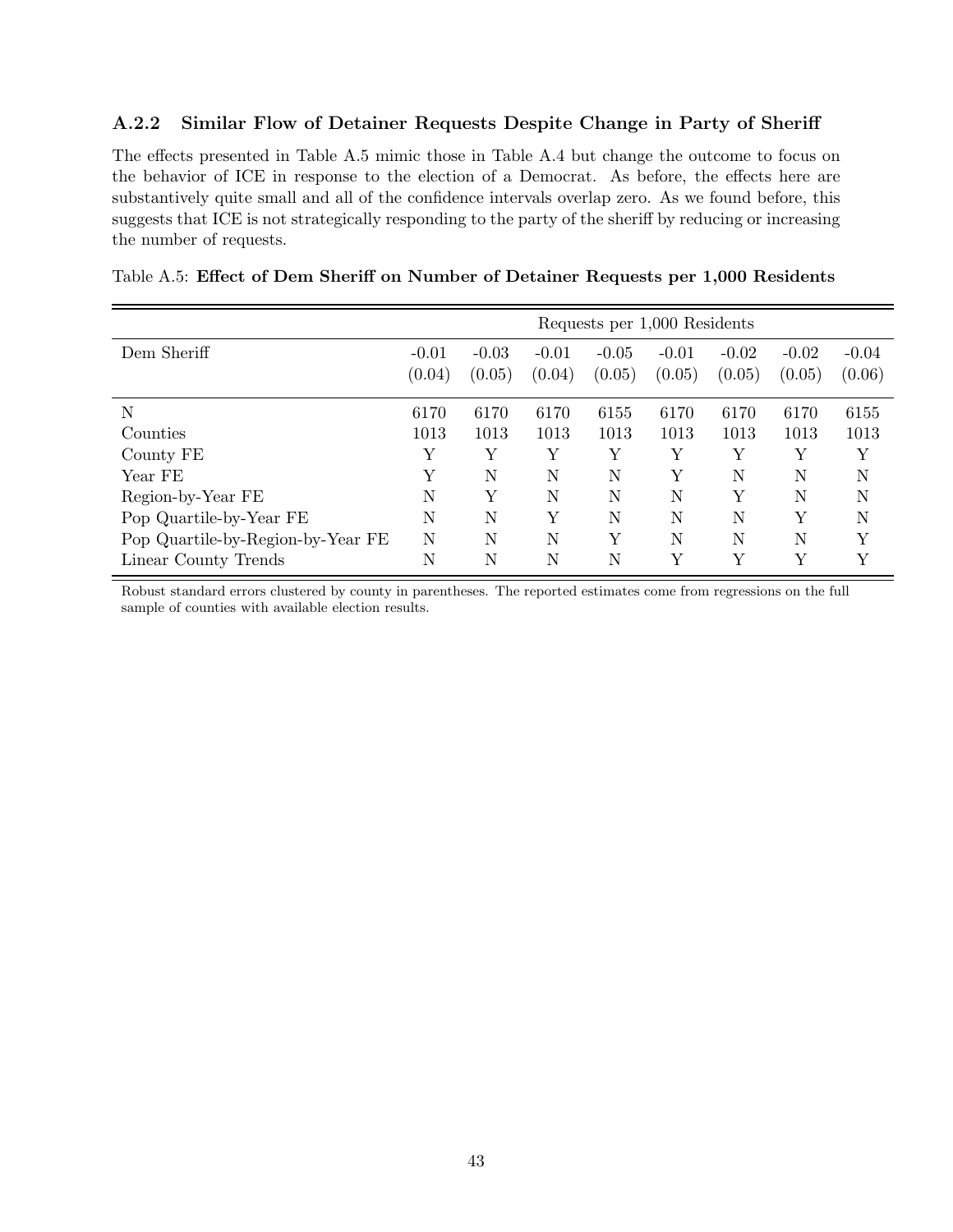#### A.2.3 Similar Number of Detentions Despite Change in Party of Sheriff

The effects presented in Table A.6 also follow those in Table A.4 but change the outcome to be something measured for all counties regardless of whether the county received any requests. As we saw before, the results suggest that Republicans are not meaningfully more likely to produce detentions for ICE than Democratic sheriffs.

|                                   | Dententions per 1,000 Residents |                   |                   |                   |                   |                   |                   |                   |
|-----------------------------------|---------------------------------|-------------------|-------------------|-------------------|-------------------|-------------------|-------------------|-------------------|
| Dem Sheriff                       | $-0.01$<br>(0.03)               | $-0.03$<br>(0.03) | $-0.01$<br>(0.03) | $-0.03$<br>(0.03) | $-0.00$<br>(0.03) | $-0.01$<br>(0.03) | $-0.01$<br>(0.03) | $-0.02$<br>(0.03) |
| N                                 | 6170                            | 6170              | 6170              | 6155              | 6170              | 6170              | 6170              | 6155              |
| Counties                          | 1013                            | 1013              | 1013              | 1013              | 1013              | 1013              | 1013              | 1013              |
| County FE                         | Y                               | Υ                 | Υ                 | Υ                 | Υ                 | Υ                 | Υ                 | Υ                 |
| Year FE                           | Υ                               | N                 | N                 | N                 | Υ                 | N                 | N                 | N                 |
| Region-by-Year FE                 | N                               | Υ                 | N                 | N                 | Ν                 | Υ                 | N                 | N                 |
| Pop Quartile-by-Year FE           | N                               | N                 | Υ                 | N                 | N                 | $\mathbf N$       | Y                 | N                 |
| Pop Quartile-by-Region-by-Year FE | N                               | N                 | N                 | Υ                 | N                 | $\mathbf N$       | N                 | Y                 |
| Linear County Trends              | N                               | N                 | N                 | N                 | Υ                 | Υ                 | Υ                 | Υ                 |

Table A.6: Effect of Dem Sheriff on Number of Detentions per 1,000 Residents

Robust standard errors clustered by county in parentheses. The reported estimates come from regressions on the full sample of counties with available election results.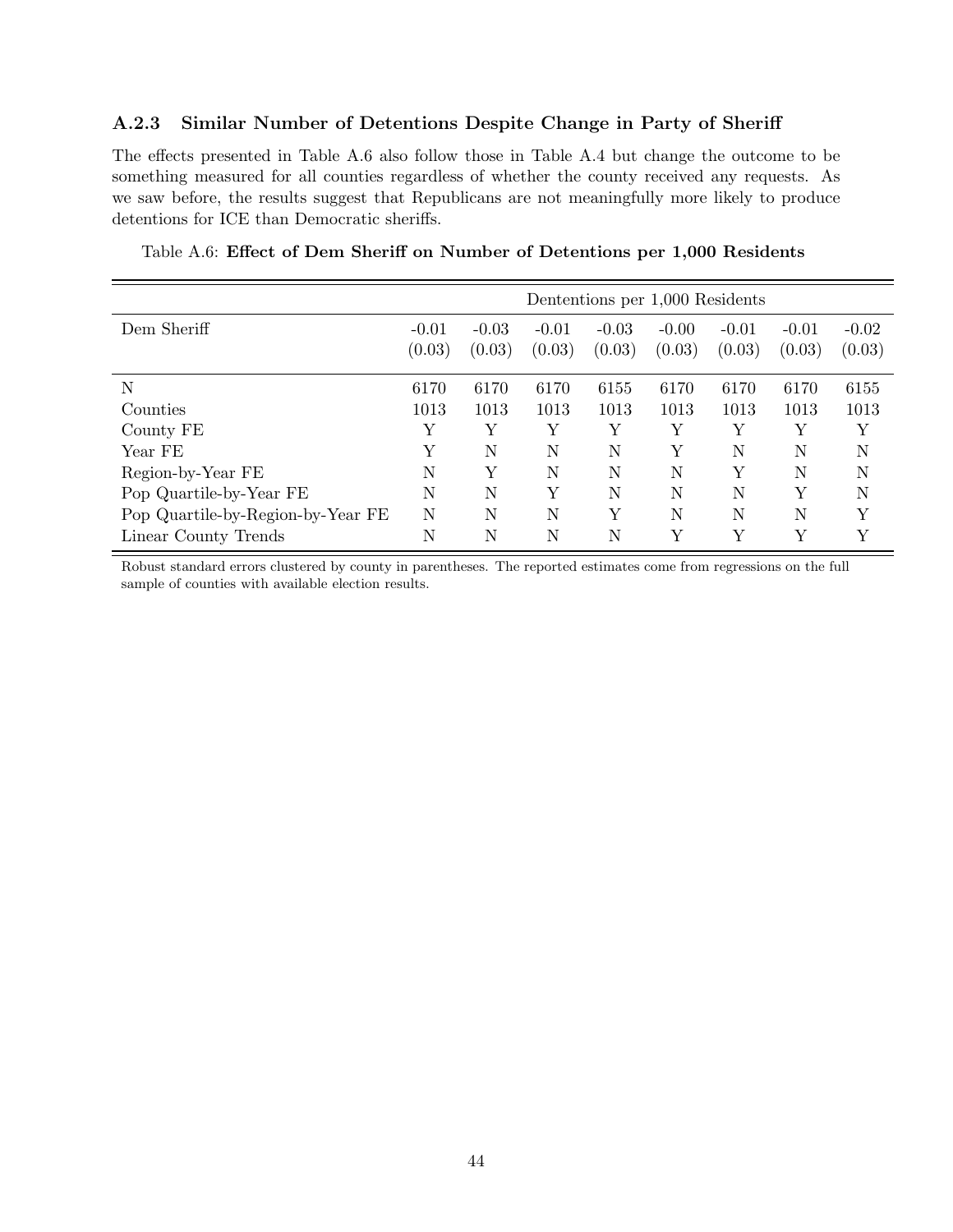# A.3 Extension of Convergence Estimates to 2017 and 2018

#### A.3.1 Data on Sheriff Immigration Enforcement, 2017 and 2018

One concern I addressed in the paper is whether convergence is local to times when a Democrat is president. In order to tease this out I gathered two additional datasets: one on ICE arrests, and one on policies selected by the sheriff that relate to immigration enforcement. The arrests data come from TRAC, run from October 2014 to May 2018, and include the total of arrests made by ICE in a local jail by county and year. Unlike the detainer data, I cannot exclude city jails in this data, I cannot tell which arrests began with a detainer request, and I do not know the number of requests sent to these facilities.

The enforcement policy data come from two sources. First, I scraped a list of all participants in 287(g) in 2018 using archived copies of the ICE website in the Wayback Machine.<sup>22</sup> 287(g) is a program through which ICE grants local police officers and sheriffs the authority to behave as an ICE officer. I then limited this list to participating sheriffs. Second, I collected a list of all the sheriffs identified by the anti-immigration advocacy organization Federation for American Immigration Reform (FAIR) as overseeing sanctuary policies.<sup>23</sup> Putting these two lists together, I construct an enforcement scale in which  $287(g)$  counts as a 1, sanctuary status counts as a -1, and sheriffs participating in neither are counted as 0s.

#### A.3.2 Infeasible to Test for Convergence in ICE Arrests from 2017 and 2018

For the analysis of arrests, I total up the number of arrests from 2014 through 2016 by county as well as all arrests in 2017 and 2018. I then focus on places with competitive sheriff races in 2016. This allows me to use the 2014 through 2016 data as a pre-treatment measure of arrests and net out the ICE arrests driven by factors other than the sheriff in some specifications following the approach I used in the main analysis.

This analysis, first presented graphically in Figure A.4 and then formally in Table A.7, suggests that the effect of electing a Democratic versus Republican sheriff on ICE arrests in 2017 and 2018 is not large enough to be detected in the data. This does not mean that there is no effect or that it is small. In fact, the difference at the threshold stands out as quite large relative to the natural variation of changes in the arrests per 1,000 residents. A key contributor to this estimated difference is Oklahoma County, OK, which barely elected a Democratic sheriff in 2016 and also had a dramatic increase in ICE arrests in 2017 and 2018. According to contemporaneous local reporting based on data from a source separate from the data I am using,  $24$  the number of detainer requests sent to the Oklahoma County jail increased from 109 to 746 in 2017. This single case appears to be driving the results. When I remove this case, as I do in the figure on the right, Republicans and Democrats appear to lead counties in which ICE arrests a similar number of undocumented migrants. If this is simply irregular behavior by ICE, or a type of action they took independent of the party of the sheriff, a larger number of cases would make that clear and this outlier would not make it difficult to draw meaningful inferences. But, given this data challenge, it is impossible to

<sup>22</sup>https://archive.org/web/

<sup>&</sup>lt;sup>23</sup>The details behind FAIR's measure are described and documented at http://fairus.org/sites/default/files/2018-05/Sanctuary-Report-FINAL-2018.pdf. In most cases, they describe a county as a sanctuary when the county has a stated policy against complying with some form of detainers, but this information occassionally comes from sources other than the sheriff themselves.

 $^{24}$ https://newsok.com/article/5583647/immigration-arrests-holds-increase-in-wake-of-enforcementpriority-shift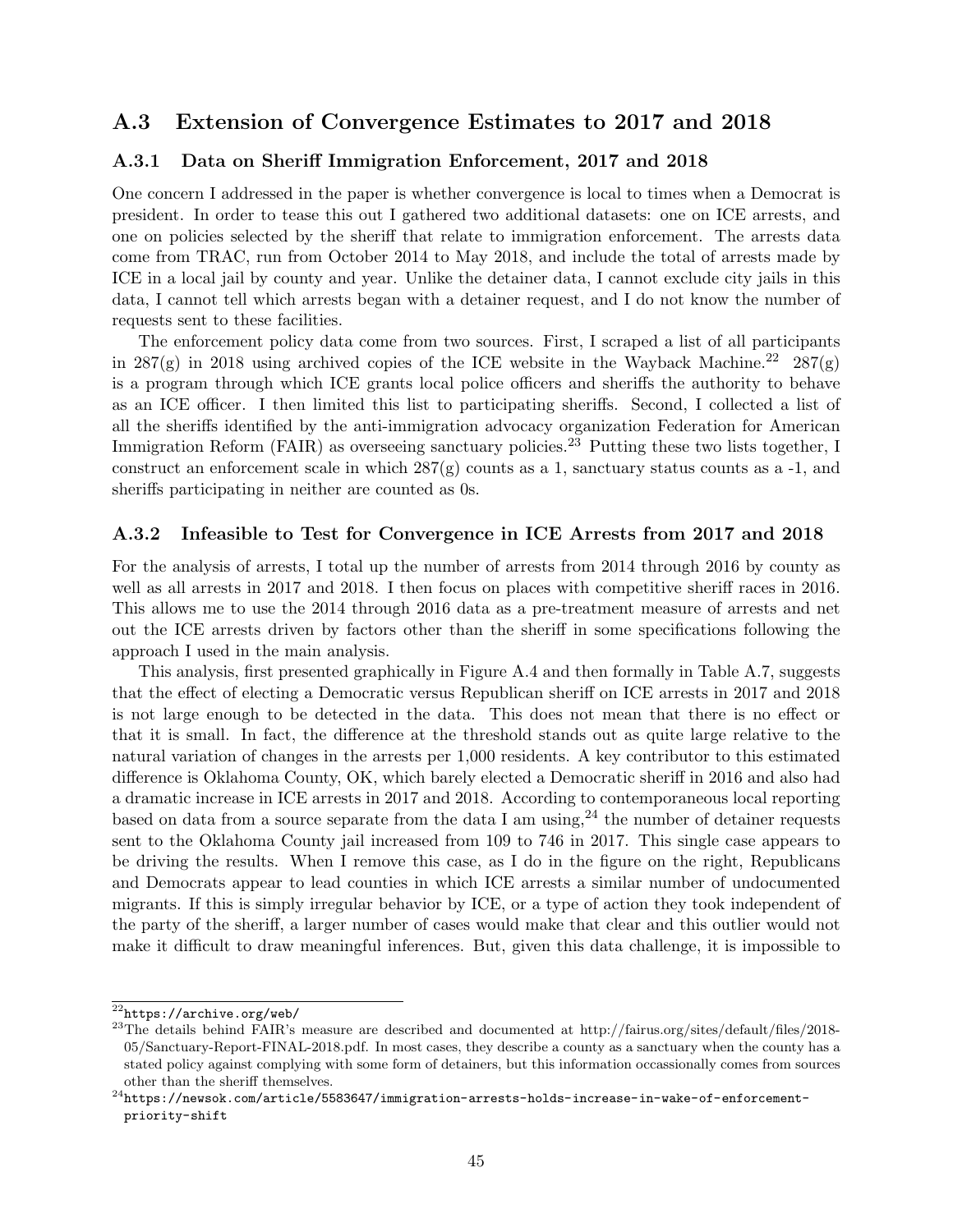Figure A.4: Electing a Democratic or Republican Sheriff Does Not Meaningfully Effect ICE Arrest Rates, 2017-2018. Each of the large dots represent binned averages of the underlying data. The small dots are the raw data. The blue line comes from a third-order polynomial regression of compliance rate on Democratic vote share fit separately for counties with Democratic and Republican winners. A plot with all counties with competitive elections included is on the left. A plot excluding Oklahoma County, OK is on the right.



rule out meaningful differences between Republican and Democratic sheriffs in terms of the number arrests made in 2017 and 2018.

Further, ICE arrests are determined in equilibrium. In the same way that Democratic and Republican sheriffs at the 50-50 threshold could take different actions and end up with the same compliance rate due to strategic changes by ICE, the number of arrests could be similar for Democrats and Republicans at the 50-50 threshold because of strategic choices made by both the sheriffs and ICE. I cannot tease out these types of strategic adjustment without additional data on ICE's behavior. In order to focus on the choices sheriffs make more directly in this 2017-2018 period, I turn to data on the policy choices they make.

#### A.3.3 Sheriff Immigration Enforcement Policies in 2018 Are More Consistent with Convergence than Meaningful Divergence

In Table A.8, I present estimates of convergence in terms of the immigration enforcement scale I constructed from sheriff policies active in 2018. I also present results for each of the policies that go into the scale. The point estimates that suggest Democrats may score slightly lower on the score at the 50-50 threshold. The estimates range from -0.08 to 0 or approximately -0.3 to 0 standard deviations. The theoretically feasible effects range from  $-2$  to 2, but more than  $90\%$  of sheriffs choose neither  $287(g)$  nor sanctuary. More sheriffs could choose to offer sanctuary or opt into  $287(g)$ , but if we take the population participation rates as given and assume only Democrats offer sanctuary and only Republicans join  $287(g)$ , this full divergence would produce average effects of around -0.15. Four of my five estimates are closer to complete convergence than the divergence scenario I laid out, and two of them have confidence intervals that do not include the full separation effect. All of this evidence is consistent with convergence, though it is only suggestive.

As a more formal check of this logic, I switch to an explicitly Bayesian framework. I define two alternative models: Model 0 in which policy selection is independent of party, and Model 1 in which only Democrats select sanctuary policies and only Republican join 287(g). Across both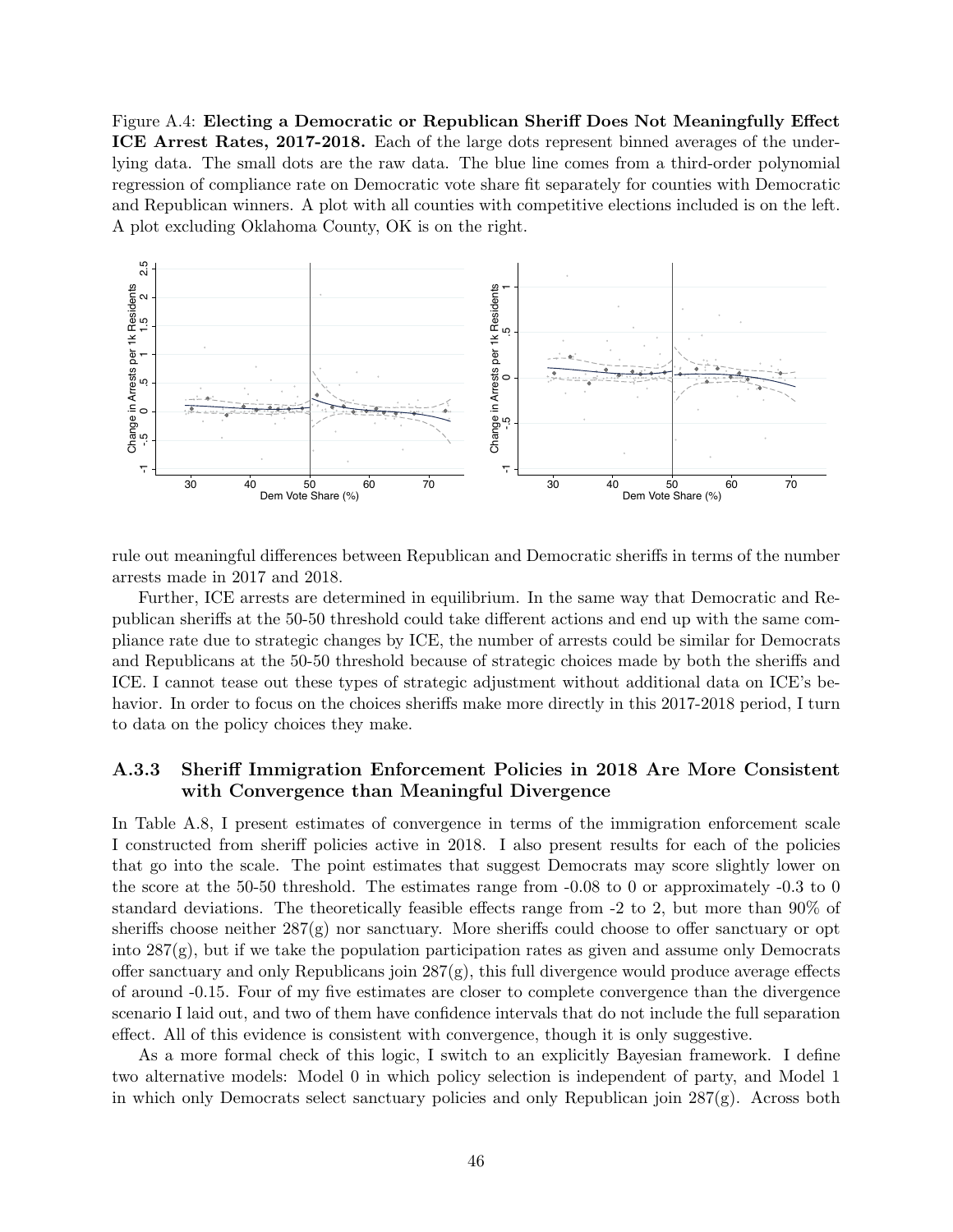Table A.7: Effect of Democratic Sheriff on ICE Arrests, 2017 and 2018. During the first two years of a new Republican presidency, ICE arrested a similar number of migrants in similar counties when represented by Democratic sheriffs or Republican sheriffs.

|                         | Arrests per 1,000 Residents |                |                |                |                |                |                |                |                |
|-------------------------|-----------------------------|----------------|----------------|----------------|----------------|----------------|----------------|----------------|----------------|
| Dem Sheriff Win         | 0.72<br>(0.29)              | 0.52<br>(0.23) | 0.80<br>(0.38) | 0.63<br>(0.29) | 0.30<br>(0.23) | 0.23<br>(0.17) | 0.33<br>(0.29) | 0.28<br>(0.22) | 0.74<br>(0.32) |
| Ν                       | 78                          | 159            | 159            | 159            | 78             | 159            | 159            | 159            | 80             |
| Deg of Running Var Func |                             | 3              | 3              | 5              |                | 3              | 3              | 5              | <b>CCT</b>     |
| Spline                  | Y                           | Ν              | Y              | N              | Y              | N              | V              | N              | Υ              |
| Lagged DV               | Ν                           | Ν              | Ν              | N              | Υ              | Y              | $\rm{V}$       | V              | N              |
| Bandwidth               | $10\,$                      | 25             | 25             | 25             | $10\,$         | 25             | 25             | 25             | 10             |

Robust standard errors clustered by election in parentheses. The reported estimates come from regressions on the full sample of elections held between a Republican and a Democrat. Spline means that the regression is run separately on both sides of the cut point between a Republican and Democratic win. Lagged DV refers to the inclusion of the lagged dependent variable.

models, I hold constant the average participation rate in  $287(g)$  and the share of counties operating as sanctuaries, meaning that the only thing that changes is where the probabilities of participation are independent of party or not. I then estimate the probability that the effect I observe arises from each model beginning with a prior that these are the only two possible descriptions of the world and both are equally likely. Formally, I define

$$
Z \sim \pi
$$
  

$$
f(\tau) = (1 - \pi)f_0(\tau) + \pi f_1(\tau)
$$

where  $f_0$  is the density under Model 0 and  $f_1$  is the density under Model 1. This implies that

$$
P(Z=0|\tau=\hat{\tau}) = \frac{(1-\pi)f_0(\hat{\tau})}{(1-\pi)f_0(\hat{\tau}) + \pi f_1(\hat{\tau})} = \frac{1}{\frac{\pi}{1-\pi}\frac{f_1(\hat{\tau})}{f_0(\hat{\tau})} + 1} = \frac{1}{\frac{\pi}{1-\pi}\frac{1}{LR} + 1}
$$

where  $\hat{\tau}$  is the estimated treatment effect under the RDD and *LR* is the likelihood ratio of the effect under the alternative models. I calculate this likelihood ratio by simulating the empirical distribution each RDD estimator under the two models, calculating the mean and variance of these empirical distributions, and using a normal approximation to these distributions to extract the density at the value of the estimated effect. Table A.9 reports the probability estimates derived from plugging in the estimated likelihood ratio and my prior.

I find that the effects are generally much more consistent with complete convergence with the probability ranging from 44% to 80%.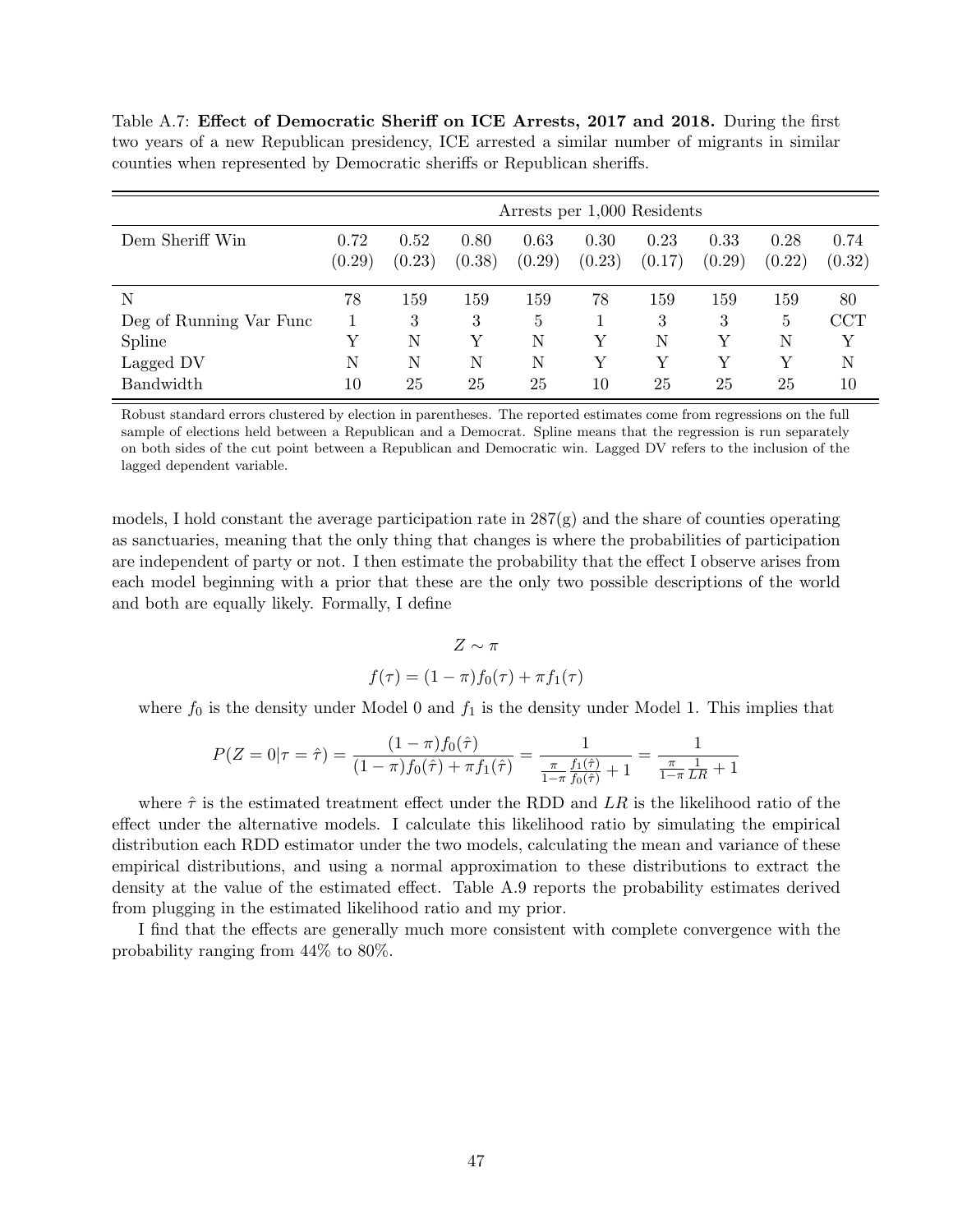|                           | Effect by Policy  |                   |                   |                   |                   |  |  |  |
|---------------------------|-------------------|-------------------|-------------------|-------------------|-------------------|--|--|--|
| Enforcement Scale [-1, 1] | $-0.05$<br>(0.06) | $-0.08$<br>(0.05) | $-0.00$<br>(0.07) | $-0.05$<br>(0.06) | $-0.01$<br>(0.05) |  |  |  |
| $287(g)$ [0, 1]           | $-0.05$<br>(0.05) | $-0.06$<br>(0.04) | 0.00<br>(0.06)    | $-0.04$<br>(0.04) | $-0.00$<br>(0.05) |  |  |  |
| Sanctuary County [0, 1]   | $-0.01$<br>(0.04) | 0.02<br>(0.04)    | 0.00<br>(0.04)    | 0.01<br>(0.04)    | 0.01<br>(0.03)    |  |  |  |
| N                         | 188               | 347               | 347               | 347               | 183               |  |  |  |
| Deg of Running Var Func   | 1                 | 3                 | 3                 | 5                 | $\rm{CCT}$        |  |  |  |
| Spline                    | Y                 | N                 | Y                 | N                 | Y                 |  |  |  |
| <b>Bandwidth</b>          | 10                | 25                | 25                | 25                | CCT               |  |  |  |

Table A.8: Effect of Dem Sheriff on Stated Policies in 2018

Robust standard errors in parentheses. The reported estimates come from regressions on the full sample of elections held between a Republican and a Democrat. Spline means that the regression is run separately on both sides of the cut point between a Republican and Democratic win.

Table A.9: Probability of No Effect versus Partisan Separation for Trump Era Sheriff Enforcement Policy. The observed effect of electing a Democratic sheriff on active enforcement policies in 2018 is more probable if all sheriffs were equally likely to participate in any enforcement program than if only Democrats lead sanctuary counties and only Republicans lead 287(g) counties, holding the average participation rate constant across both scenarios.

| Regression Degree Bandwidth Spline Estimate $P(Z=0   Est=b)$ |     |   |         |      |
|--------------------------------------------------------------|-----|---|---------|------|
|                                                              | 25  |   | $-0.05$ | 0.69 |
| 3                                                            | 25  | N | $-0.08$ | 0.45 |
| 3                                                            | 25  |   | $-0.00$ | 0.77 |
| 5                                                            | 25  | N | $-0.05$ | 0.67 |
| $\Gamma$ CT                                                  | CCT |   | $-0.01$ | 0.81 |

Each cell reports a probability that the correct model is simple partisan separation a likelihood ratio test with either partisan separation or partisan separation and increased intensity as the null hypothesis and no effect as the alternative hypothesis. Partisan separation means that all Democrats have 0% probability of participating in  $287(g)$  and all Republican sheriffs have a  $0\%$  probability of leading sanctuary counties. No effect means that Republicans and Democrats have an equal probability of participating in any program. The average participation rate is held constant across programs in each scenario The regressions mirror the .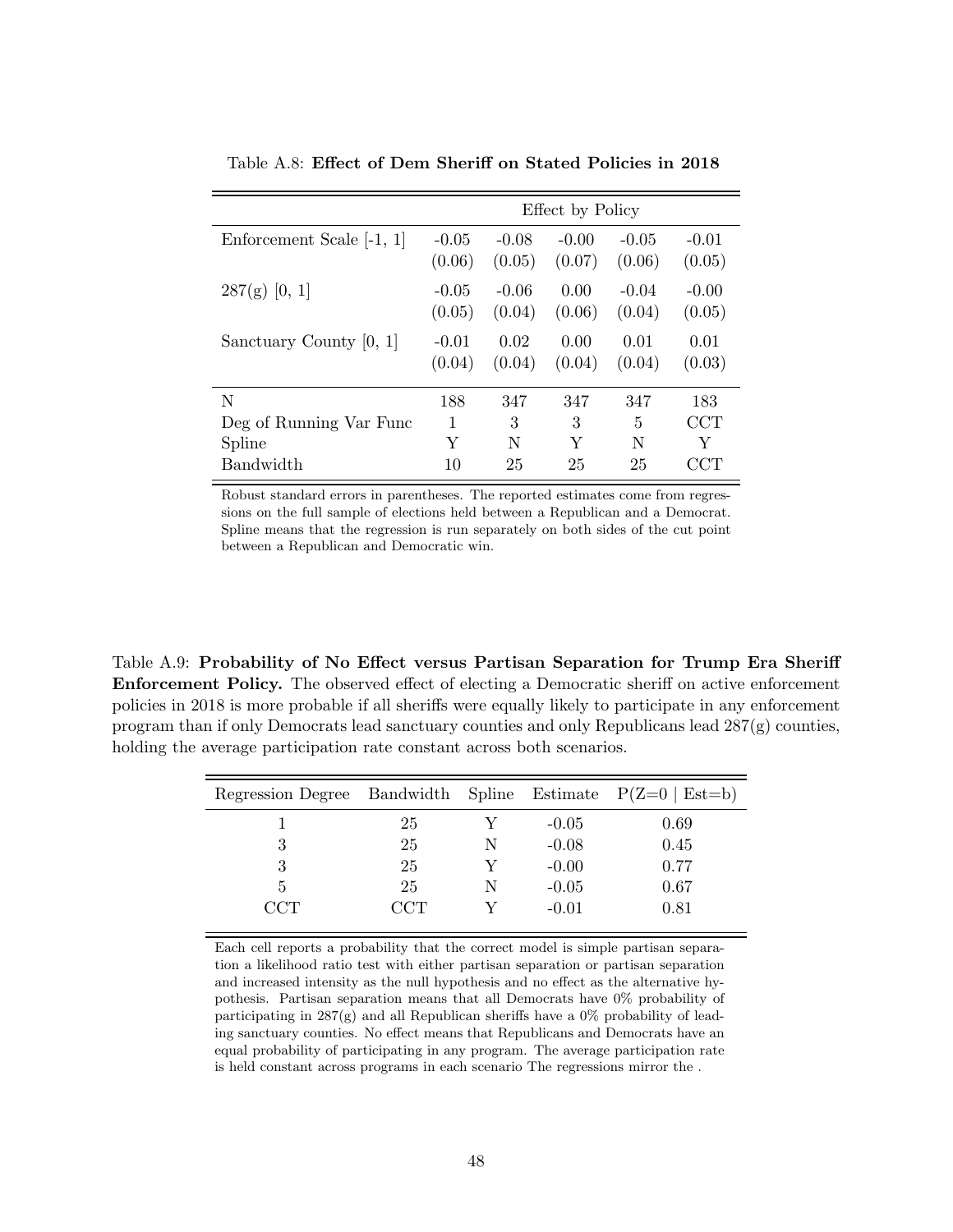# A.4 Additional Statistical Results

#### A.4.1 RD Balance Table on Lagged Detainer Compliance Rate

The key assumption behind the regression discontinuity design is that counties that just barely elect a Democrat are just like those that just barely elect a Republican in terms of all things not impacted by the outcome of the election. The best test of this is whether counties on either side of the cutoff were similar in terms of pre-treatment outcomes. I present tests of this in Table A.10.

For elections held early in the study window, like those held in 2004 or 2006, most counties had received no detainer requests before the election, so they are not included in the analysis. This smaller sample means that I have noisier estimates. Across all five estimators, I cannot reject the null of perfect balance. Since the third-order polynomial with a 25% bandwidth results in the best balance, I choose that as my preferred specification for discussion in the body of the paper.

The specifications reported in column one and two, while not meaningfully different from zero given the sampling error, are far enough from zero that it is worth adjusting for these remaining imbalances. Accordingly, I adjust for these imbalances in columns five through eight in the main analysis in the body of the paper.

|                         |        |        |         |        | Pre-Treatment Detainer Compliance Rate |
|-------------------------|--------|--------|---------|--------|----------------------------------------|
| Dem (All)               | 0.06   | 0.07   | $-0.02$ | 0.02   | $-0.01$                                |
|                         | (0.07) | (0.06) | (0.09)  | (0.07) | (0.09)                                 |
| Dem (Large)             | 0.03   | 0.01   | $-0.05$ | 0.01   | $-0.19$                                |
|                         | (0.08) | (0.07) | (0.10)  | (0.08) | (0.11)                                 |
| N(All)                  | 1007   | 2041   | 2041    | 2041   | 746                                    |
| $N$ (Large)             | 583    | 1203   | 1203    | 1203   | 301                                    |
| Elections (All)         | 264    | 538    | 538     | 538    | 196                                    |
| Elections (Large)       | 155    | 319    | 319     | 319    | 147                                    |
| Deg of Running Var Func | 1      | 3      | 3       | 5      | $\rm{CCT}$                             |
| Spline                  | Y      | N      | Y       | N      | Y                                      |
| Bandwidth All (Large)   | 10     | 25     | 25      | 25     | (5)                                    |

Table A.10: Balance on Pre-Treatment Detainer Compliance Rate

Robust standard errors clustered by election in parentheses. The reported estimates come from regressions on the full sample of elections held between a Republican and a Democrat as well as a subsample of elections held in counties with population greater than 100,000 as of the 2000 Census. Spline means that the flexible regression the outcome on Democratic vote share was fit separately on both sides of 0.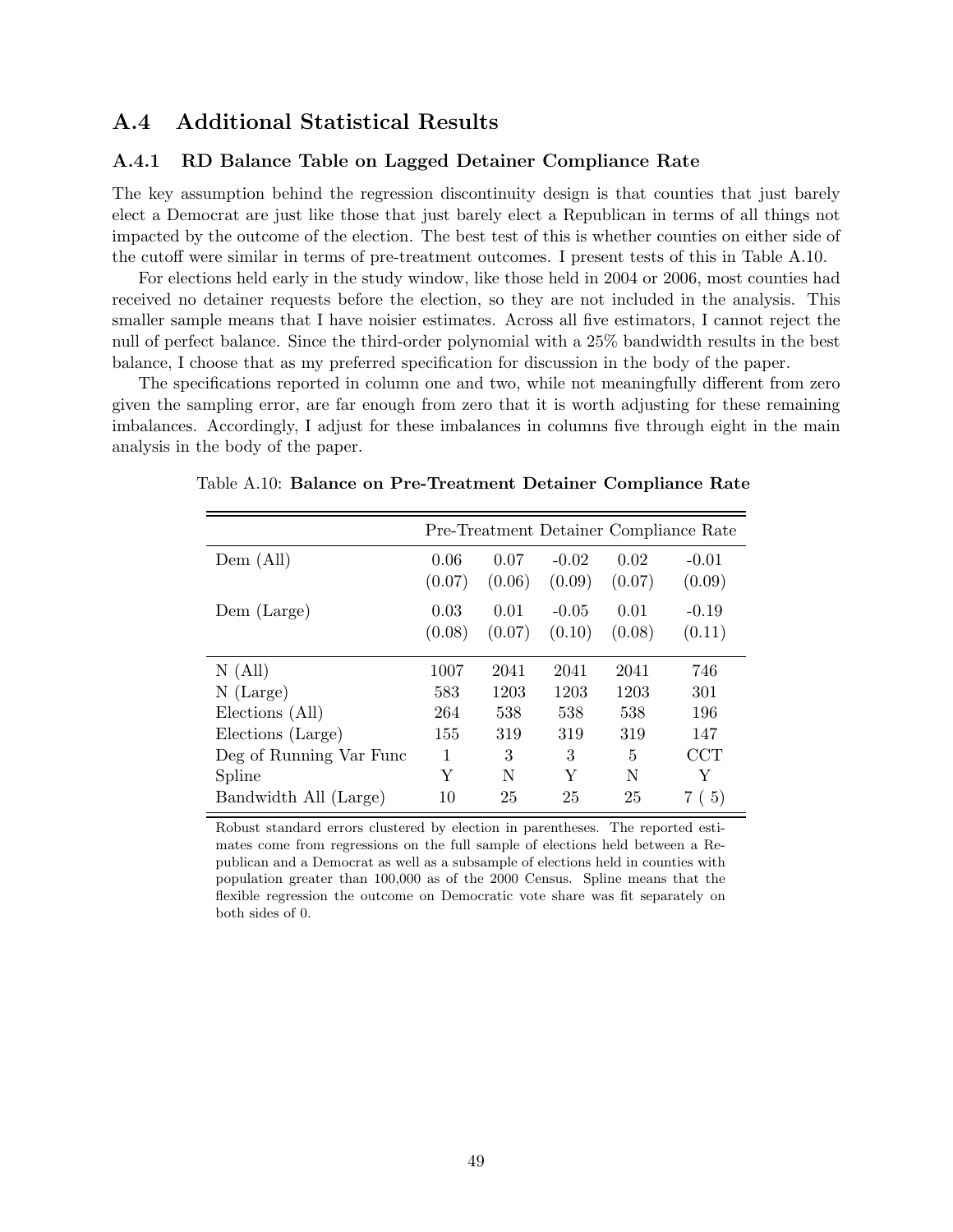#### A.4.2 Partisan Convergence in Large vs All Counties

Table A.11 presents the effect of electing a Democratic sheriff on detainer request compliance rates in all counties in the election sample as well as only the counties with more than 100,000 residents as of 2000. One of the challenges to the validity of my main estimates is the fact that counties that receive no request drop out entirely. If ICE responds to Democratic sheriffs by sending fewer requests, some of these counties could drop out of the analysis altogether. Counties with larger populations are, simply by the fact of having more people, more likely to have at least one person ICE seeks to detain in a year. Accordingly, estimates based only on large counties are less likely to be missing in the data even if ICE were changing the number of requests they send.

|                         | Detainer Compliance Rate |         |         |                |         |         |         |         |         |  |
|-------------------------|--------------------------|---------|---------|----------------|---------|---------|---------|---------|---------|--|
| $Dem$ (All)             | $-0.01$                  | $-0.04$ | $-0.00$ | $-0.01$        | $-0.02$ | $-0.03$ | 0.01    | $-0.00$ | $-0.06$ |  |
|                         | (0.05)                   | (0.04)  | (0.06)  | (0.05)         | (0.05)  | (0.04)  | (0.06)  | (0.05)  | (0.05)  |  |
| Dem (Large)             | $-0.01$                  | $-0.05$ | 0.02    | $-0.01$        | $-0.05$ | $-0.04$ | $-0.03$ | $-0.01$ | $-0.05$ |  |
|                         | (0.06)                   | (0.05)  | (0.07)  | (0.06)         | (0.06)  | (0.05)  | (0.07)  | (0.05)  | (0.06)  |  |
|                         |                          |         |         |                |         |         |         |         |         |  |
| N(All)                  | 947                      | 1894    | 1894    | 1894           | 722     | 1467    | 1467    | 1467    | 766     |  |
| $N$ (Large)             | 605                      | 1237    | 1237    | 1237           | 457     | 941     | 941     | 941     | 465     |  |
| Elections (All)         | 346                      | 688     | 688     | 688            | 257     | 523     | 523     | 523     | 274     |  |
| Elections (Large)       | 209                      | 430     | 430     | 430            | 154     | 318     | 318     | 318     | 154     |  |
| Deg of Running Var Func | 1                        | 3       | 3       | $\overline{5}$ | 1       | 3       | 3       | 5       | CCT     |  |
| Spline                  | Υ                        | N       | Y       | N              | Y       | N       | Y       | N       | Υ       |  |
| Year-Specific Lag DV    | N                        | N       | N       | N              | Y       | Y       | Y       | Y       | N       |  |
| Bandwidth All (Large)   | 10                       | 25      | 25      | 25             | 10      | 25      | 25      | 25      | 8(8)    |  |

Table A.11: Effect of Dem Sheriff on Detainer Compliance Rate

Robust standard errors clustered by election in parentheses. The reported estimates come from regressions on the full sample of elections held between a Republican and a Democrat as well as a subsample of elections held in counties with population greater than 100,000 as of the 2000 Census. Spline means that the flexible regression the outcome on Democratic vote share was fit separately on both sides of 0. Year-Specific Lag DV refers to the inclusion of the lagged dependent variable interacted with a fully-saturated set of year-by- election-year dummies.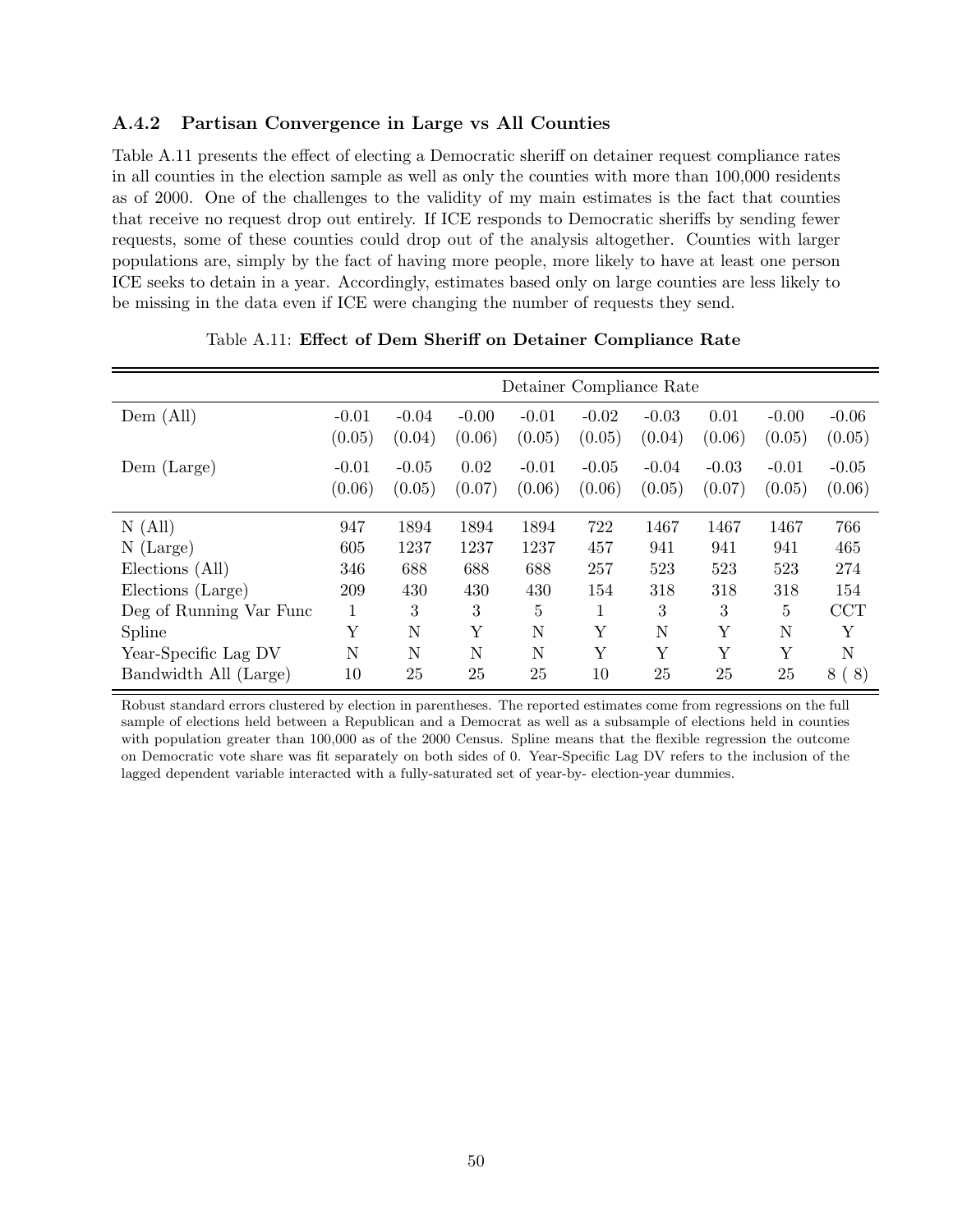Table A.12: Effect of Democratic Sheriff on Detainer Compliance Rate, Post-2012. Democratic and Republican sheriffs representing similar counties at similar times comply with immigration detainer requests at a similar rate between 2013 and 2015. The estimates are consistent with Democrats complying slightly less than Republicans, but the estimates are also consistent with no difference, and are inconsistent with large differences.

|                         | Detainer Compliance Rate $[0,1]$ |                   |                   |                   |                   |                   |                   |                   |                   |
|-------------------------|----------------------------------|-------------------|-------------------|-------------------|-------------------|-------------------|-------------------|-------------------|-------------------|
| Dem Sheriff Win         | $-0.07$<br>(0.07)                | $-0.07$<br>(0.06) | $-0.07$<br>(0.09) | $-0.05$<br>(0.07) | $-0.07$<br>(0.08) | $-0.10$<br>(0.06) | $-0.04$<br>(0.10) | $-0.06$<br>(0.08) | $-0.09$<br>(0.08) |
| N                       | 404                              | 810               | 810               | 810               | 376               | 775               | 775               | 775               | 414               |
| Elections               | 220                              | 437               | 437               | 437               | 202               | 414               | 414               | 414               | 225               |
| Deg of Running Var Func |                                  | 3                 | 3                 | 5                 |                   | 3                 | 3                 | $\overline{5}$    | <b>CCT</b>        |
| Spline                  | Υ                                | N                 | Y                 | N                 | Y                 | N                 | Y                 | N                 | Y                 |
| Year-Specific Lag DV    | Ν                                | N                 | N                 | N                 | Υ                 | Y                 | Y                 | Y                 | N                 |
| Bandwidth               | 10                               | 25                | 25                | 25                | $10\,$            | 25                | 25                | 25                | 10                |

Robust standard errors clustered by election in parentheses. The reported estimates come from regressions on the full sample of elections held between a Republican and a Democrat. Spline means that the flexible regression the outcome on Democratic vote share was fit separately on both sides of 0. Year-Specific Lag DV refers to the inclusion of the lagged dependent variable interacted with a fully-saturated set of year-by- election-year dummies.

### A.4.3 Convergence Similar after 2012

The main analysis estimates differences between Republican and Democratic sheriffs at the 50-50 threshold using all years for which I have data. Assuming the partisan gap is stable over time, this approach maximizes the precision of my estimates. But, there are a few reasons to think the effect may vary over time. One concern is that the politics of local immigration enforcement may have become more partisan in 2012 and 2013 (Gulasekaram and Ramakrishnan 2015). Also, the roll out of Secure Communities was not complete until 2013. In order to test whether convergence is local to the period before 2013, I replicated the main estimates using only data from 2013-2015.

Table A.12 presents the results from the post-2012 analysis. I find that, while the reported effects are slightly more negative that those based on all years, the confidence intervals are much wider and still include zero. While we cannot rule out small amounts of divergence, we can still safely rule out most meaningful levels of divergence.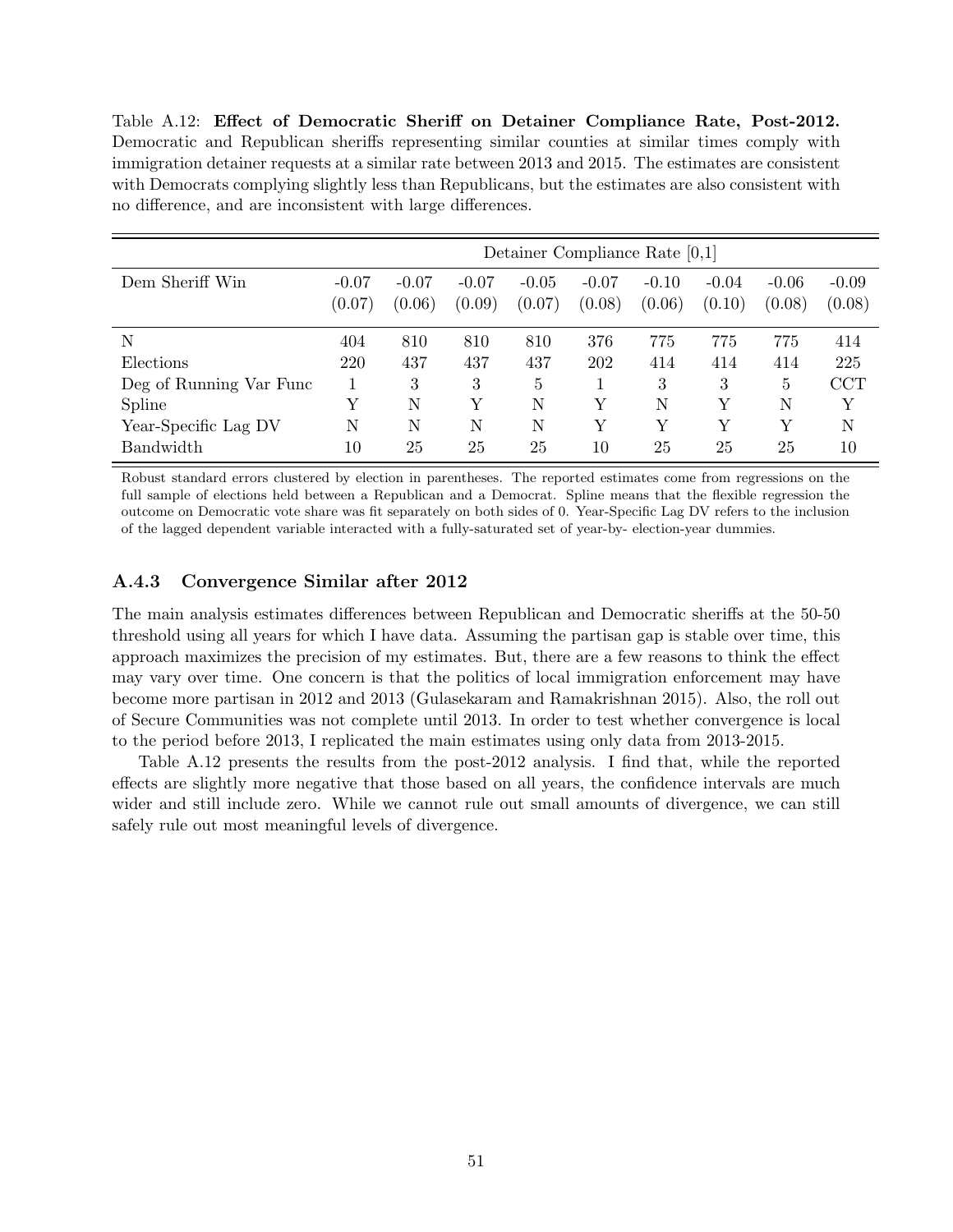#### A.4.4 Partisan Convergence Holds Across Measures of Detentions

In Table A.13, I estimate the effect of electing a Democratic sheriff on the rate of ICE detention from the county's jails. While there appears to be some residual imbalance at the threshold, the effect is consistently close to zero after adjusting for pre-treatment outcomes. This is holds across all three alternative versions of the detention rate.

Table A.13: Effect of Dem Sheriff on Alternative Versions of Detention Outcomes. Democratic and Republican sheriffs representing similar counties at similar times oversee jails that provide ICE a similar number of detentions.

|                                | Dem Sheriff Win |                   |                |                |                   |                   |                   |                   |                   |
|--------------------------------|-----------------|-------------------|----------------|----------------|-------------------|-------------------|-------------------|-------------------|-------------------|
| Detentions per 1k Residents    | 0.11<br>(0.07)  | 0.03<br>(0.06)    | 0.15<br>(0.09) | 0.09<br>(0.07) | 0.01<br>(0.04)    | $-0.00$<br>(0.04) | 0.03<br>(0.06)    | 0.02<br>(0.04)    | 0.11<br>(0.09)    |
| Detentions per 1k Foreign Born | 4.03<br>(1.94)  | 1.32<br>(2.03)    | 7.00<br>(2.83) | 3.82<br>(2.10) | 0.76<br>(1.10)    | 0.53<br>(1.14)    | 1.95<br>(2.03)    | 0.86<br>(1.47)    | 7.07<br>(3.02)    |
| $log(Detentials + 1)$          | 0.12<br>(0.38)  | $-0.10$<br>(0.34) | 0.06<br>(0.48) | 0.01<br>(0.39) | $-0.16$<br>(0.20) | $-0.09$<br>(0.18) | $-0.05$<br>(0.26) | $-0.09$<br>(0.20) | $-0.10$<br>(0.40) |
| N                              | 1346            | 2590              | 2590           | 2590           | 1271              | 2396              | 2396              | 2396              |                   |
| Elections                      | 460             | 882               | 882            | 882            | 431               | 813               | 813               | 813               |                   |
| Deg of Running Var Func        | T               | 3                 | 3              | 5              |                   | 3                 | 3                 | 5                 | <b>CCT</b>        |
| Spline                         | Y               | $\mathbf N$       | Υ              | N              | Υ                 | $\mathbf N$       | Y                 | $\mathbf N$       | Y                 |
| Year-Specific Lag DV           | N               | $\mathbf N$       | N              | N              | Υ                 | Υ                 | Y                 | Υ                 | N                 |
| Bandwidth                      | 10              | 25                | 25             | 25             | 10                | 25                | 25                | 25                |                   |

Each cell reports an estimate of the effect of electing a Democratic sheriff. Robust standard errors clustered by election in parentheses. The reported estimates come from regressions on the full sample of elections held between a Republican and a Democrat. Spline means that the flexible regression the outcome on Democratic vote share was fit separately on both sides of 0. Year-Specific Lag DV refers to the inclusion of the lagged dependent variable interacted with a fully-saturated set of year-by- election-year dummies.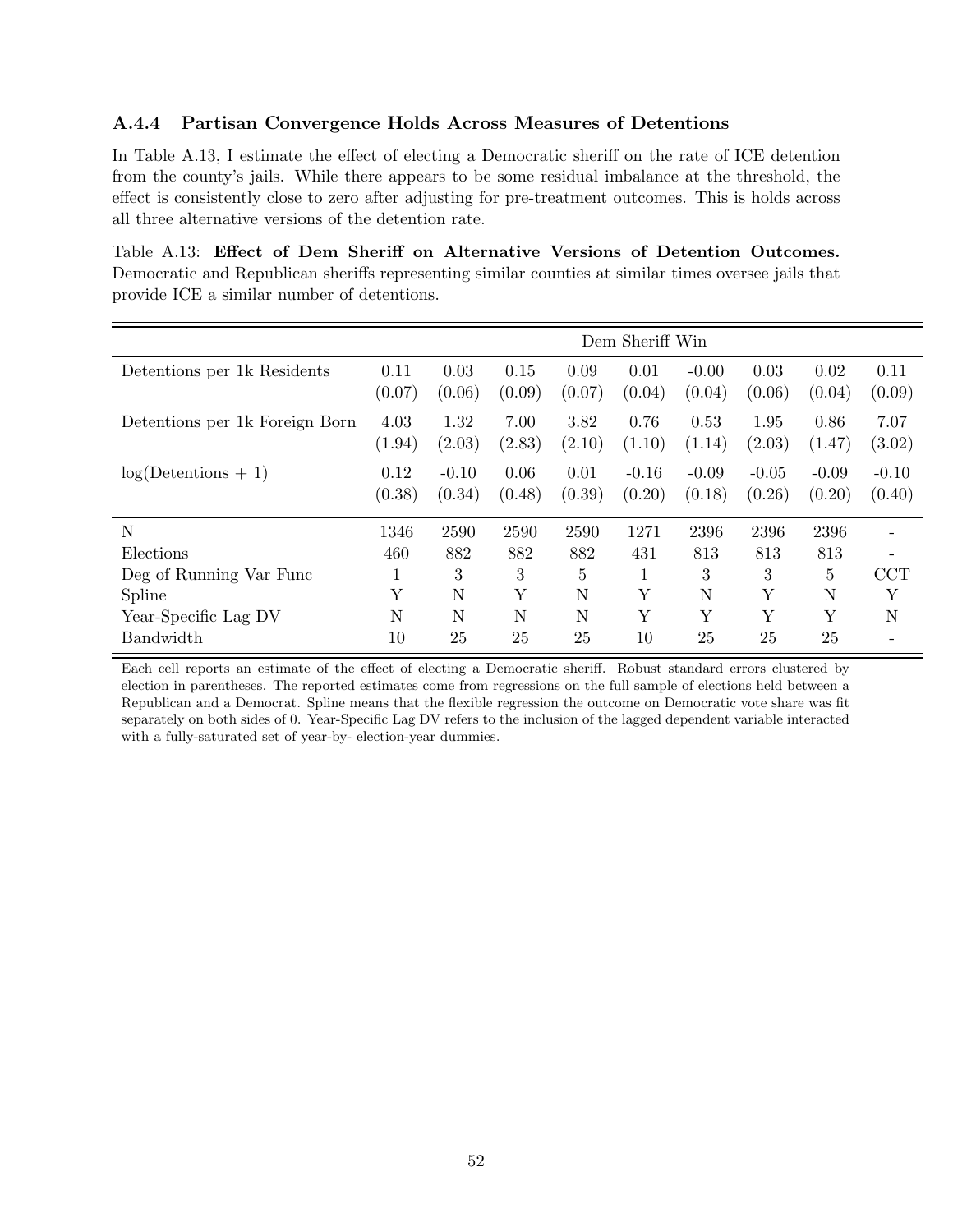#### A.4.5 Similar Number of Requests Across Threshold Holds Across Measures of Requests

One concern that arises with the main analysis is that the ICE may be strategically adjusting the number requests it sends to sheriffs in response to changes in the compliance rate. I report one test of this possibility in the body of the paper, but the results are noisy. In Table A.14, I present estimates of the effect of electing a Democratic sheriff on the number of detainer requests ICE sends to sheriffs. The effects on detainer requests per 1,000 residents are generally close to zero. Once I adjust for the pre-treatment request rate, the remaining imbalance and noise goes away, and it becomes clear that the effect is null. A similar pattern shows up in the second row when estimating the effect on the number of requests per 1,000 foreign born residents. Given the number of counties with small foreign born populations, the estimates are quite noisy and suggest an increase in requests for counties in which Democrats win a narrow victory. This appears to be due to imbalance at the threshold and goes away when I adjust for pre-treatment request rates. Estimates of the effect on  $log(requests + 1)$  are similar though harder to interpret since the large number of counties with no requests in a given year means that I cannot simply take the log of requests.

|                              | Dem Sheriff Win |                   |                 |                |                   |                   |                   |                   |                 |
|------------------------------|-----------------|-------------------|-----------------|----------------|-------------------|-------------------|-------------------|-------------------|-----------------|
| Requests per 1k Residents    | 0.12<br>(0.11)  | $-0.02$<br>(0.12) | 0.22<br>(0.16)  | 0.09<br>(0.12) | $-0.02$<br>(0.06) | $-0.02$<br>(0.06) | 0.01<br>(0.09)    | $-0.02$<br>(0.07) | 0.16<br>(0.15)  |
| Requests per 1k Foreign Born | 5.27<br>(2.71)  | 0.59<br>(3.72)    | 10.01<br>(4.33) | 4.60<br>(3.07) | 0.47<br>(1.53)    | 0.85<br>(1.50)    | 2.10<br>(2.66)    | 0.94<br>(1.95)    | 10.50<br>(4.25) |
| $log(Requests + 1)$          | 0.20<br>(0.40)  | $-0.06$<br>(0.36) | 0.17<br>(0.51)  | 0.07<br>(0.41) | $-0.10$<br>(0.20) | $-0.03$<br>(0.18) | $-0.06$<br>(0.27) | $-0.08$<br>(0.21) | 0.02<br>(0.42)  |
| N                            | 1346            | 2590              | 2590            | 2590           | 1271              | 2396              | 2396              | 2396              |                 |
| Elections                    | 460             | 882               | 882             | 882            | 431               | 813               | 813               | 813               |                 |
| Deg of Running Var Func      | 1               | 3                 | 3               | 5              | 1                 | 3                 | 3                 | $\overline{5}$    | <b>CCT</b>      |
| Spline                       | Υ               | N                 | Υ               | N              | Υ                 | N                 | Y                 | N                 | Y               |
| Year-Specific Lag DV         | N               | N                 | N               | N              | Y                 | Y                 | Y                 | Y                 | N               |
| Bandwidth                    | 10              | 25                | 25              | 25             | 10                | 25                | 25                | 25                |                 |

Table A.14: Effect of Dem Sheriff on Alternative Versions of Detainer Requests. Democratic and Republican sheriffs representing similar counties at similar times oversee jails that receive a similar number of detainer requests.

Robust standard errors clustered by election in parentheses. The reported estimates come from regressions on the full sample of elections held between a Republican and a Democrat as well as a subsample of elections held in counties with population greater than 100,000 as of the 2000 Census. Spline means that the flexible regression the outcome on Democratic vote share was fit separately on both sides of 0. Year-Specific Lag DV refers to the inclusion of the lagged dependent variable interacted with a fully-saturated set of year-by- election-year dummies.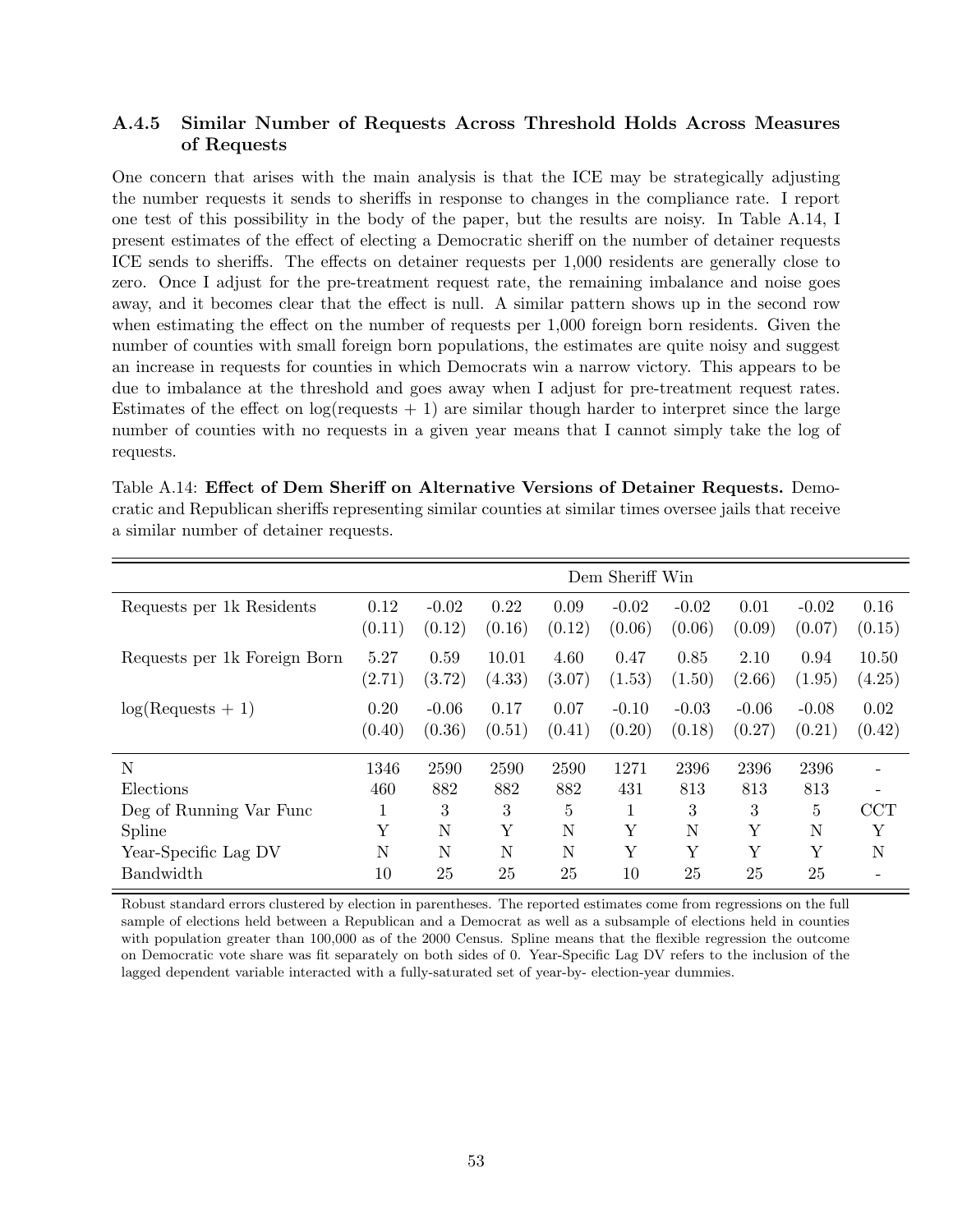#### A.4.6 Effect of Democratic Sheriff on Contributors to the Number of Requests

As presented in Figure 1, a number of decisions must be made by ICE and sheriffs for someone to ultimately be detained and deported. I gathered data on each of these decisions. In Table A.15, I report the effect of electing a Democratic sheriff on the number of cases that pass each decision point. I find no meaningful effect of electing a Democrat on any of these outcomes.

|                         |                  |                                        | Contributors to Num of Requests |        |            |
|-------------------------|------------------|----------------------------------------|---------------------------------|--------|------------|
|                         | <b>BG</b> Checks | Imm BG Checks No Requests Num Requests |                                 |        | Num Comply |
| Dem (All)               | $-839.79$        | $-0.66$                                | $-0.17$                         | 10.01  | 7.00       |
|                         | (728.41)         | (10.79)                                | (0.11)                          | (4.33) | (2.83)     |
| Dem (Large)             | 109.69           | $-3.36$                                | $-0.07$                         | 2.19   | 2.21       |
|                         | (292.22)         | (5.39)                                 | (0.08)                          | (2.49) | (1.66)     |
| N(All)                  | 1162             | 1162                                   | 2590                            | 2587   | 2587       |
| $N$ (Large)             | 462              | 462                                    | 1420                            | 1420   | 1420       |
| Counties (All)          | 593              | 593                                    | 882                             | 881    | 881        |
| Counties (Large)        | 239              | 239                                    | 460                             | 460    | 460        |
| Deg of Running Var Func | 3                | 3                                      | 3                               | 3      | 3          |
| Spline                  | Y                | Y                                      | Y                               | Y      | Y          |
| Bandwidth               | 25               | 25                                     | 25                              | 25     | 25         |

#### Table A.15: Effect of Dem Sheriff on Number of Detainer Requests

Robust standard errors clustered by election in parentheses. The reported estimates come from regressions on the full sample of elections held between a Republican and a Democrat as well as a subsample of elections held in counties with population greater than 100,000 as of the 2000 Census.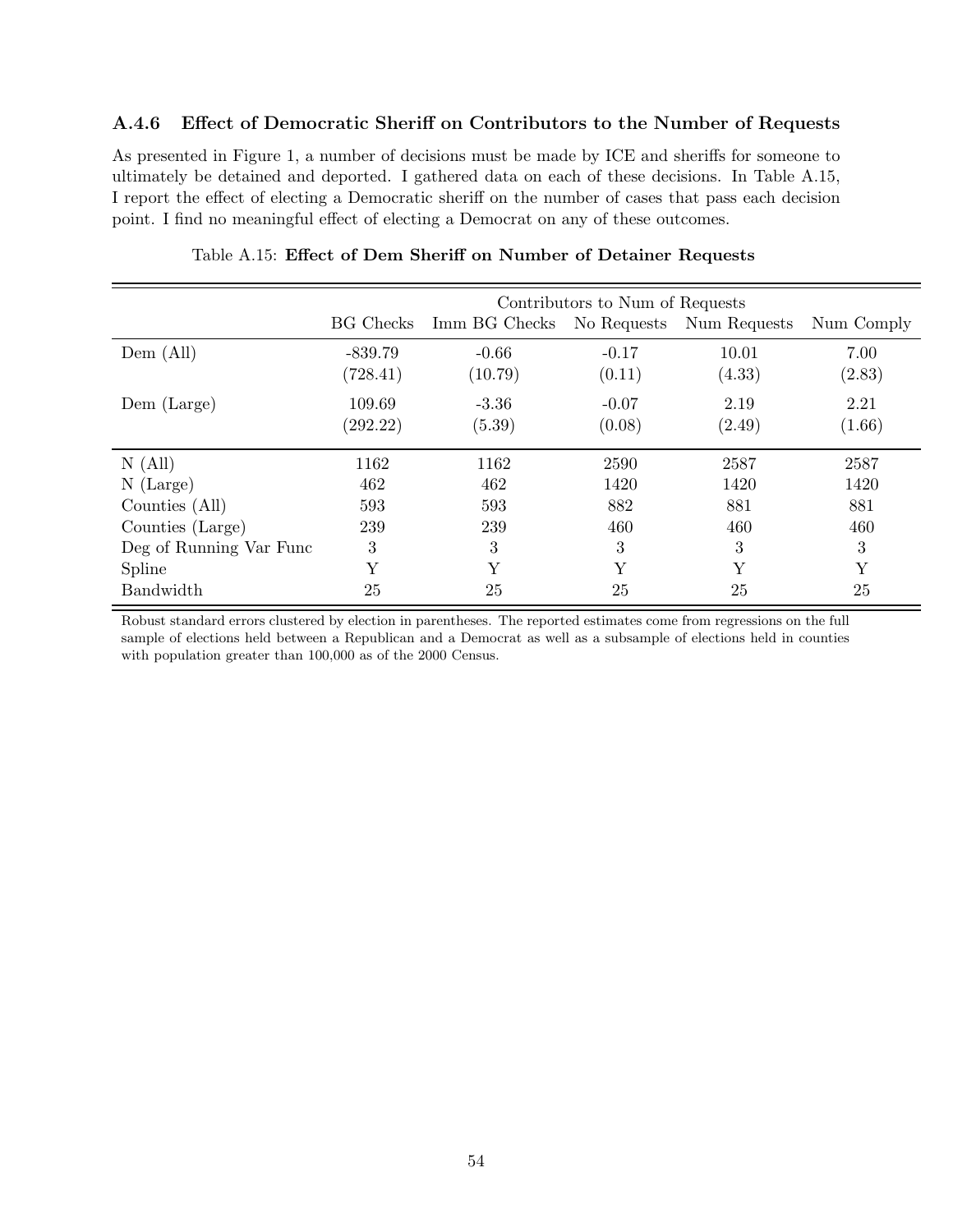#### A.4.7 Effect of Democratic Sheriff on Compliance Rate by Most Serious Crime

In Table  $A.16$ , I report the effect of electing a Democratic sheriff on the compliance rate with requests for different types of immigrants. The first column simply replicates the main finding from the body of the paper. The second through fifth columns report the effect on the rate at which a sheriff complies with detainer requests for immigrants who are not convicted of any crimes, convicted of misdemeanors, convicted of non-aggravated felonies (serious but nonviolent offenses), and aggravated felonies (murder, rape, drug or human trafficking, etc.), respectively. The results are noisy, but are consistent with the main convergence result.

|                         |                   |                   |                | Detainer Compliance Rate |                |
|-------------------------|-------------------|-------------------|----------------|--------------------------|----------------|
|                         | All               | No Crime          | Misd.          | Non-Agg Felony           | Agg Felony     |
| Dem (All)               | $-0.00$<br>(0.06) | $-0.03$<br>(0.09) | 0.06<br>(0.07) | 0.02<br>(0.07)           | 0.02<br>(0.07) |
| Dem (Large)             | 0.02<br>(0.07)    | 0.00<br>(0.09)    | 0.05<br>(0.08) | $-0.02$<br>(0.08)        | 0.00<br>(0.08) |
| N(All)                  | 1894              | 1472              | 1285           | 976                      | 1236           |
| $N$ (Large)             | 1237              | 966               | 885            | 765                      | 898            |
| Counties (All)          | 688               | 535               | 491            | 398                      | 479            |
| Counties (Large)        | 430               | 335               | 318            | 289                      | 324            |
| Deg of Running Var Func | 3                 | 3                 | 3              | 3                        | 3              |
| Spline                  | Y                 | Y                 | Υ              | Y                        | Υ              |

|  |  |  |  |  |  | Table A.16: Effect of Dem Sheriff on Detainer Compliance Rate |  |
|--|--|--|--|--|--|---------------------------------------------------------------|--|
|--|--|--|--|--|--|---------------------------------------------------------------|--|

Robust standard errors clustered by election in parentheses. The reported estimates come from regressions on the full sample of elections held between a Republican and a Democrat as well as a subsample of elections held in counties with population greater than 100,000 as of the 2000 Census.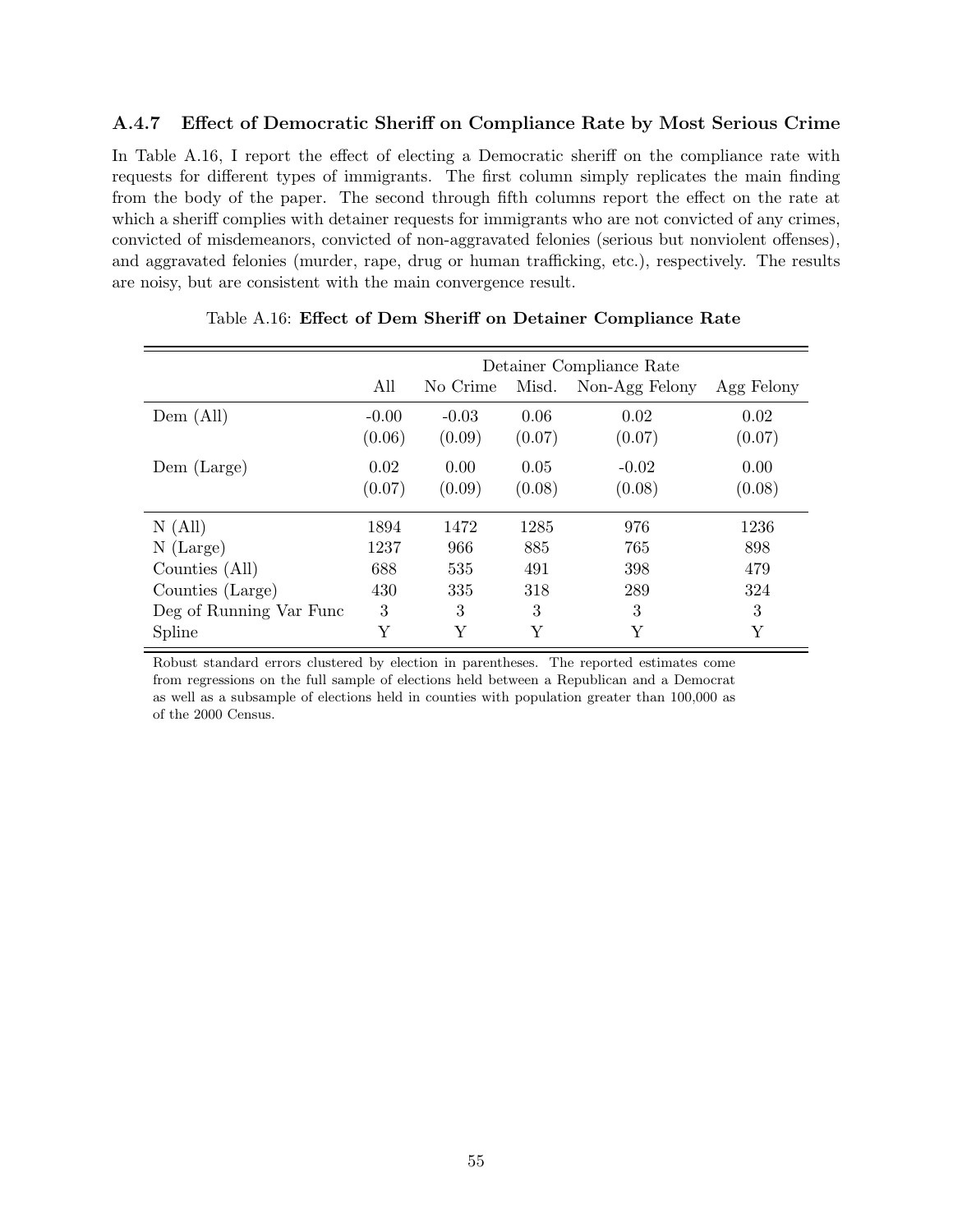#### A.4.8 Effect of Democratic Sheriff on Stated Policies

Drawing on data from the Immigrant Legal Resource Center (ILRC), I estimate the effect of electing a Democratic sheriff on the stated policies in the county. The policies I include in the analysis are, from column one to column four, not having a  $287(g)$  agreement with ICE, not having a detention contract with ICE, not alerting ICE about inmate release, and limits on ICE interrogations in the jail. In some counties, these policies are already set by the state and cannot be impacted unilaterally by a sheriff. The surveyed states and counties about policies in 2015, gathering only a snapshot in time of the policies.

Table A.17 presents the results. The results are noisy, but in row one and columns one a two, where the estimates are more precise, I estimate effects of electing a Democratic sheriff that are close to zero.

|                         |                   |                        | Policy            |                |
|-------------------------|-------------------|------------------------|-------------------|----------------|
|                         | No $287(g)$       | No Detention No Alerts |                   | Interog Limits |
| Dem (All)               | $-0.04$<br>(0.04) | 0.00<br>(0.05)         | $-0.01$<br>(0.10) | 0.02<br>(0.01) |
| Dem (Large)             | $-0.08$<br>(0.11) | 0.04<br>(0.15)         | 0.20<br>(0.18)    | 0.04<br>(0.04) |
| N(All)                  | 309               | 309                    | 309               | 309            |
| $N$ (Large)             | 144               | 144                    | 144               | 144            |
| Deg of Running Var Func | 3                 | 3                      | 3                 | 3              |
| Spline                  | Υ                 | Y                      | Y                 | Y              |
| <b>Bandwidth</b>        | 25                | 25                     | 25                | 25             |

Table A.17: Effect of Dem Sheriff on Stated Policies

Robust standard errors clustered by election in parentheses. The reported estimates come from regressions on the full sample of elections held between a Republican and a Democrat as well as a subsample of elections held in counties with population greater than 100,000 as of the 2000 Census.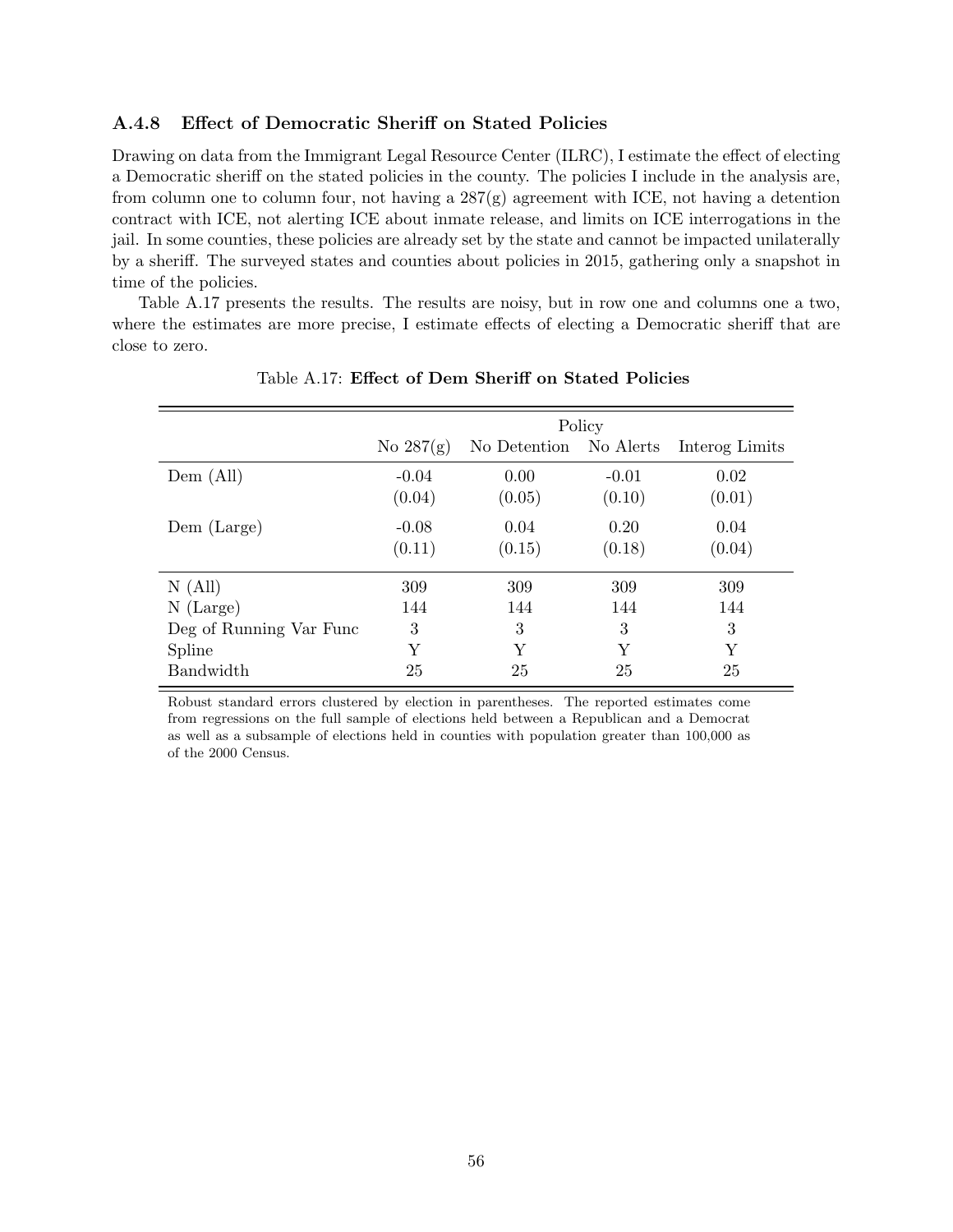#### A.4.9 Effect of State Policy on Convergence

Alabama, Arizona, Colorado, New Hampshire, Ohio, South Carolina, and Virginia passed laws that constrained the role a sheriff plays in the cooperative with ICE. I use these states (with the exception of New Hampshire and Virginia which are not in my data) to estimate the effect of statelevel constraints on sheriff divergence. Table A.18 presents the results. My prefered specification, a triple differences approach, is reported in column 4. I find little evidence that state-level policy plays an important role in producing the convergence I observe.

|                   |                   |                   | Detainer Compliance Rate |                   |
|-------------------|-------------------|-------------------|--------------------------|-------------------|
| Dem X Sate Policy | 0.04<br>(0.03)    | 0.03<br>(0.03)    | 0.03<br>(0.03)           | 0.01<br>(0.06)    |
| Dem               | $-0.07$<br>(0.01) | $-0.06$<br>(0.01) | $-0.04$<br>(0.01)        | $-0.03$<br>(0.03) |
| State Policy      | $-0.02$<br>(0.02) | $-0.02$<br>(0.02) | $-0.01$<br>(0.02)        | 0.02<br>(0.04)    |
| Counties          | 852               | 852               | 852                      | 852               |
| N                 | 4567              | 4567              | 4567                     | 4567              |
| Year FE           | N                 | Y                 | Y                        | Y                 |
| County FE         | N                 | N                 | N                        | Y                 |
| County Controls   | N                 | N                 | Y                        | N                 |

Table A.18: Effect of Dem Sheriff on Compliance Rate, State Detainer Policy vs No Policy

Robust standard errors clustered by county in parentheses. The reported estimates come from counties with sheriff term limits in Colorado, Indiana, and New Mexico.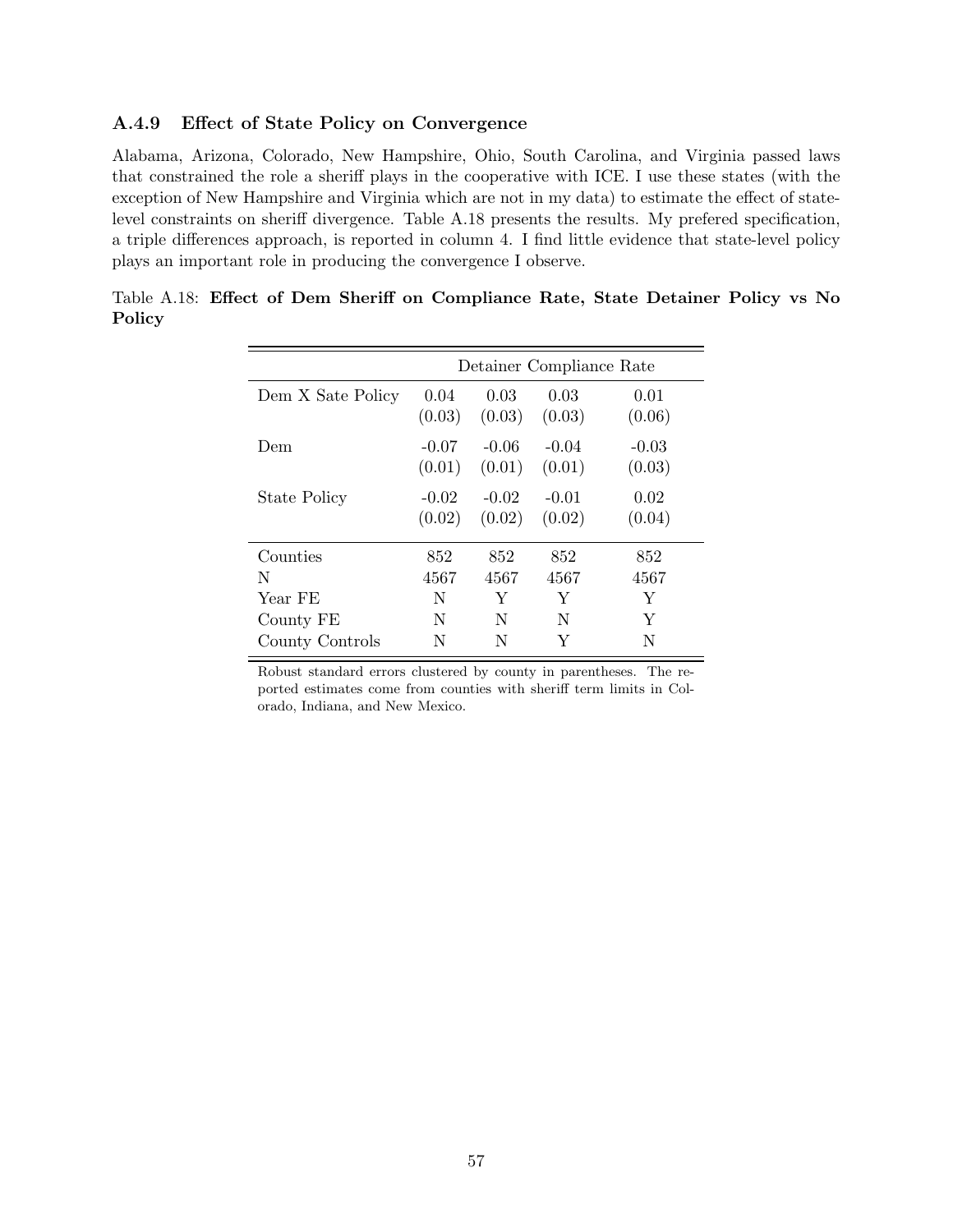#### A.4.10 Effect of Electing Democratic Representative on Sanctuary Policy Roll Call Votes

In table A.19, I report the formal statistical results that accompany Figure 3 from the body. Replacing a Republican member of the US House with a Democrat results in a large drop in the probability that the representative will vote for measures that punish local sanctuary policies. In all four columns, I estimate a third order polynomial regression separately on both sides of the threshold using elections in which the Democrat received between 25% and 75% of the vote.

|                         | Anti-Sanctuary Vote          |                            |         |         |  |  |  |
|-------------------------|------------------------------|----------------------------|---------|---------|--|--|--|
|                         | 2012<br>2013<br>2017<br>2007 |                            |         |         |  |  |  |
| Dem                     | $-0.25$                      | $-0.51$                    | $-0.44$ | $-0.88$ |  |  |  |
|                         |                              | $(0.17)$ $(0.15)$ $(0.15)$ |         | (0.10)  |  |  |  |
| N                       | 311                          | 332                        | 309     | 246     |  |  |  |
| Deg of Running Var Func | 3                            | 3                          | 3       | 3       |  |  |  |
| Spline                  |                              |                            |         |         |  |  |  |

Table A.19: Effect of Dem House Member on Anti-Sanctuary Voting

Robust standard errors in parentheses. The reported estimates come from regressions on the full sample of elections held between a Republican and a Democrat.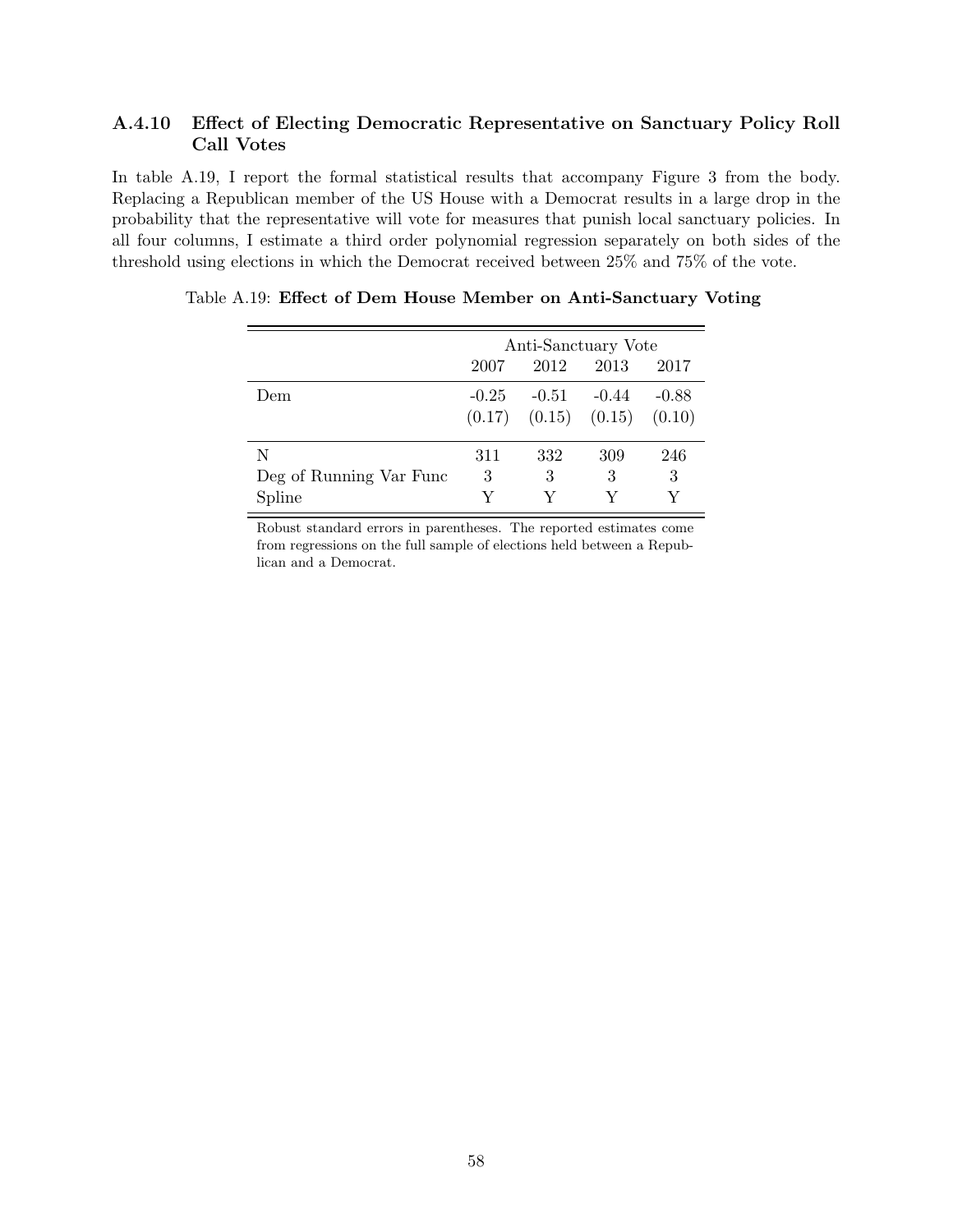#### A.4.11 Sheriff Campaign Donation Analysis

In table A.20, I report the average difference between CF Scores for Republican and Democratic sheriff candidates. The first column presents the simple difference. The second column presents the average difference between Democrats and Republicans running in the same county. The third column presents the average difference when the Republican and Democrat are running against one another in the same election. The CF Scores are likely quite imprecise estimates of the sheriff candidate's underlying preference for certain type of candidates in some cases, given how few donations many of the sheriff candidates make. Yet, it is valuable to note that Democrats make donations that place them noticeably to the left of Republicans.

|        |  |  |  | Table A.20: Differences in CFScore from Sheriff's Personal Political Contributions by |  |
|--------|--|--|--|---------------------------------------------------------------------------------------|--|
| Party. |  |  |  |                                                                                       |  |
|        |  |  |  |                                                                                       |  |

|             | <b>CFScore</b>    |                 |                   |  |  |  |  |  |
|-------------|-------------------|-----------------|-------------------|--|--|--|--|--|
| Dem         | $-1.43$<br>(0.03) | -1.46<br>(0.08) | $-1.55$<br>(0.07) |  |  |  |  |  |
| N           | 1186              | 1053            | 256               |  |  |  |  |  |
| County FE   | N                 | Y               | N                 |  |  |  |  |  |
| Election FE | N                 | N               |                   |  |  |  |  |  |

Robust standard errors in parentheses.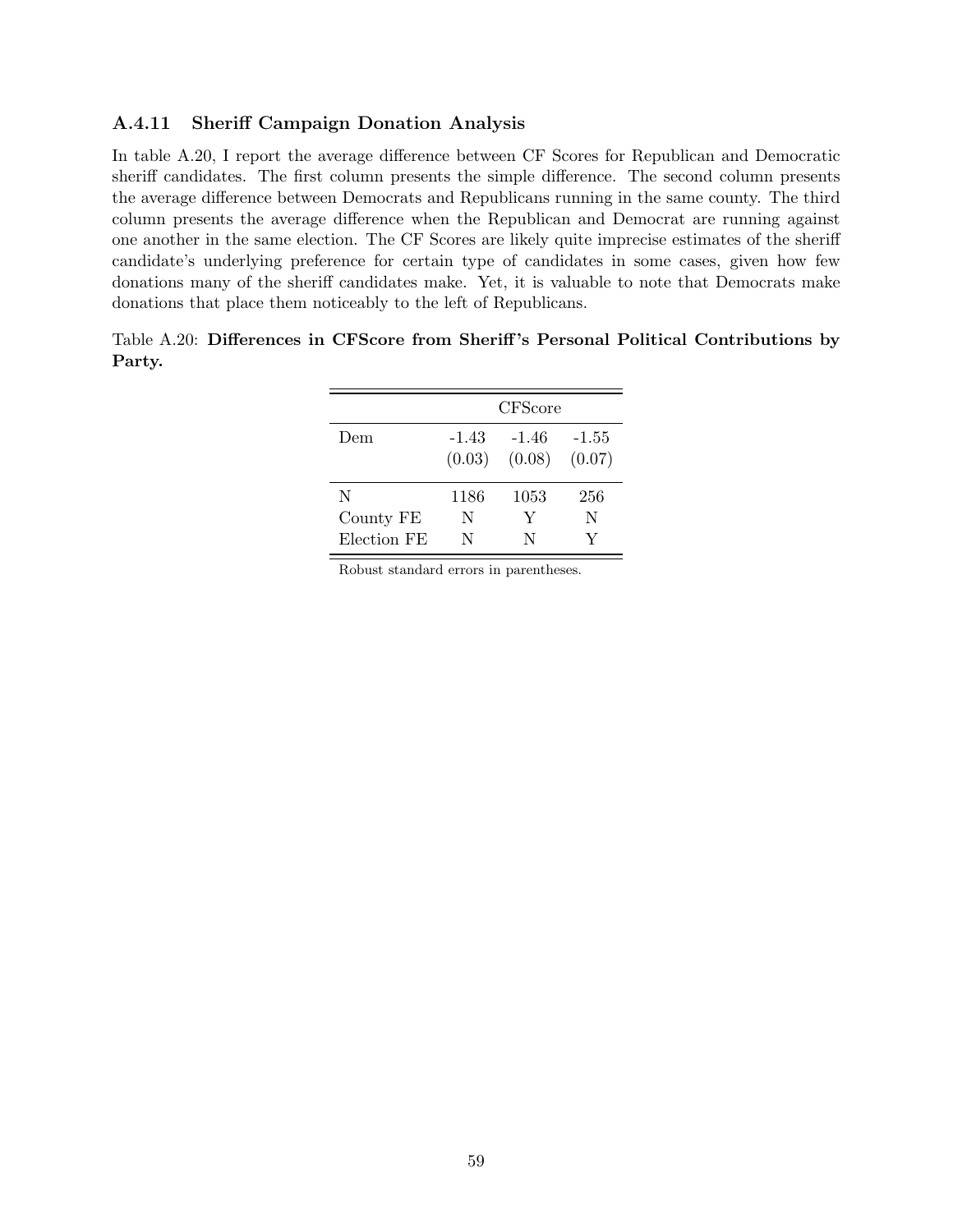# A.5 Details for Mechanisms Analyses

# A.5.1 Votes Used in the US House Analysis

In my analysis of roll call votes in the US House of Representatives, I draw on four votes:

- 2007, House Vote 485: Amendment on an appropriations bill blocking federal resources from going to localities that fail to share requested information on the immigration status of people they know to be unauthorized.
- 2012, House Vote 366: Amendment to a DHS appropriations bill restricting the use of fund for terminating the  $287(g)$  program which facilitates cooperation between ICE and local law enforcement agencies.
- 2013, House Vote 195: Amendment to a DHS appropriations bill that would strike \$43,592,000 in funding for the  $287(g)$  program and send  $10\%$  of that amount to the Office of Civil Rights and Civil Liberties.
- 2017. House Vote 342: A bill known as Kate's Law that would take numerous measures to penalize local and state governments for enacting a variety of sanctuary policies.

### A.5.2 Questions Used in the CCES Analysis

In my analysis of within-county partisan differences in immigration-related policy views, I drew on five questions:

- 2006 (1): Another issue is illegal immigration. One plan considered by the Senate would offer illegal immigrants who already live in the U.S. more opportunities to become legal citizens. Some politicians argue that people who have worked hard in jobs that the economy depends should be offered the chance to live here legally. Other politicians argue that the plan is an amnesty that rewards people who have broken the law. What do you think? If you were faced with this decision, would you vote for or against this proposal?
- 2010 (2), isolating responses to the fifth bullet: What do you think the U.S. government should do about immigration? Select all that apply.
	- Fine Businesses
	- Grant legal status to all illegal immigrants who have held jobs and paid taxes for at least 3 years, and not been convicted of any felony crimes.
	- Increase the number of guest workers allowed to come legally to the US.
	- Increase the number of border patrols on the US-Mexican border.
	- Allow police to question anyone they think may be in the country illegally.
	- None of these.
- 2012 (3): What do you think the U.S. government should do about immigration? Select all that apply. Deny automatic citizenship to American-born children of illegal immigrants.
- 2012 (4): What do you think the U.S. government should do about immigration? Select all that apply. Prohibit illegal immigrants from using emergency hospital care and public schools.
- 2014 and 2016 (5): What do you think the U.S. government should do about immigration? Select all that apply. Identify and deport illegal immigrants.